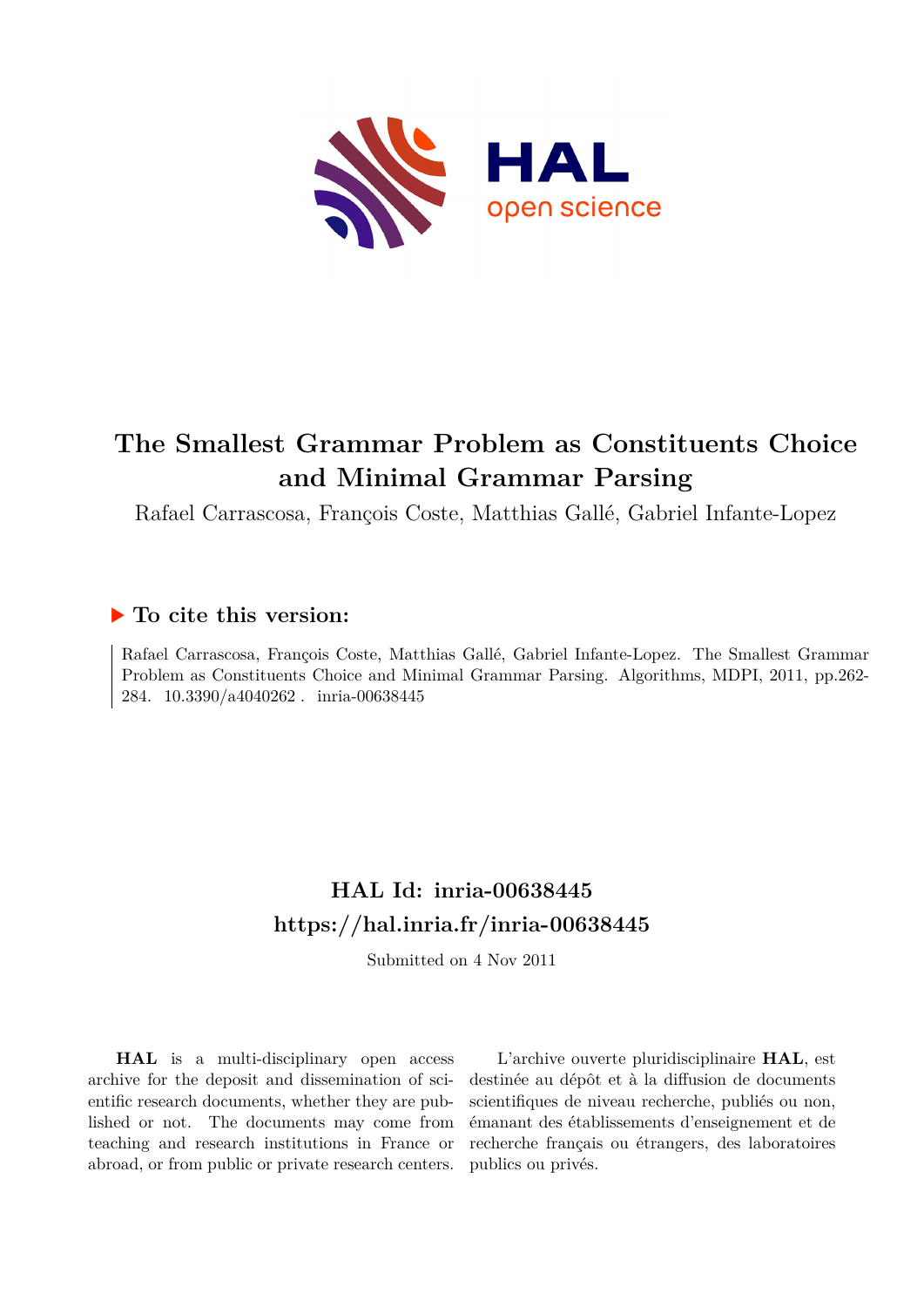

*Article*

# The Smallest Grammar Problem as Constituents Choice and Minimal Grammar Parsing

Rafael Carrascosa  $^{1,\star},$  François Coste  $^2,$  Matthias Gallé  $^{2,\star}$  and Gabriel Infante-Lopez  $^1$ 

 $1$  Grupo de Procesamiento de Lenguaje Natural Universidad Nacional de Córdoba/Consejo Nacional de Investigaciones Científicas y Técnicas, Argentina

<sup>2</sup> Symbiose Project, IRISA/INRIA Rennes-Bretagne Atlantique, France

 $*$  Authors to whom correspondence should be addressed; E-Mails: rafacarrascosa@gmail.com (R.C.); mgalle@gmail.com (M.G.).

*Received: 12 October 2011 / Accepted: 14 October 2011 / Published: 26 October 2011*

Abstract: The smallest grammar problem—namely, finding a smallest context-free grammar that generates exactly one sequence—is of practical and theoretical importance in fields such as Kolmogorov complexity, data compression and pattern discovery. We propose a new perspective on this problem by splitting it into two tasks: (1) choosing which words will be the constituents of the grammar and (2) searching for the smallest grammar given this set of constituents. We show how to solve the second task in polynomial time parsing longer constituent with smaller ones. We propose new algorithms based on classical practical algorithms that use this optimization to find small grammars. Our algorithms consistently find smaller grammars on a classical benchmark reducing the size in 10% in some cases. Moreover, our formulation allows us to define interesting bounds on the number of small grammars and to empirically compare different grammars of small size.

Keywords: smallest grammar problem; hierarchical structure inference; optimal parsing; data discovery

# 1. Introduction

The smallest grammar problem—namely, finding a smallest context-free grammar that generates exactly one sequence—is of practical and theoretical importance in fields such as Kolmogorov complexity, data compression and pattern discovery.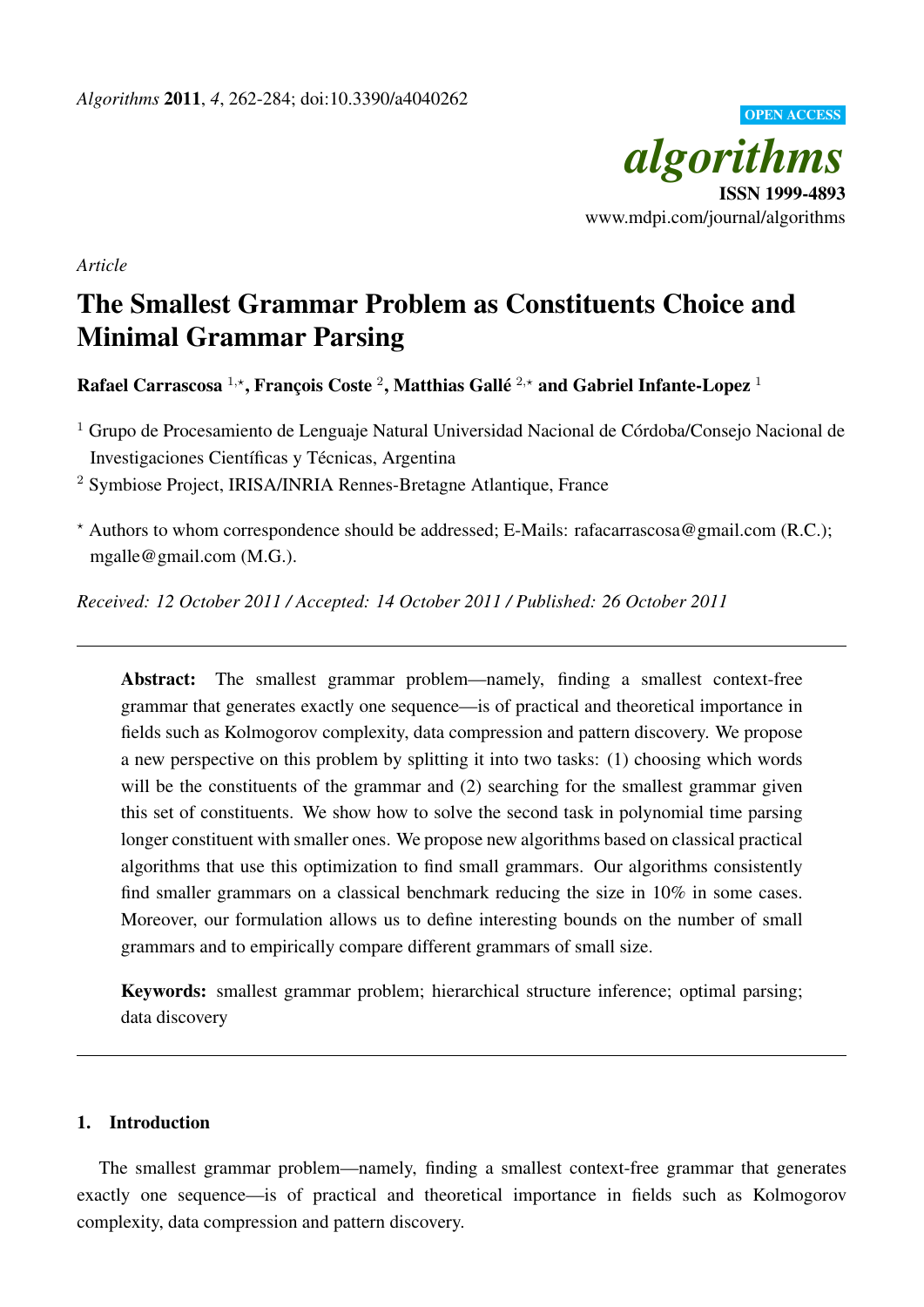The size of a smallest grammar can be considered a computable variant of Kolmogorov complexity, in which the Turing machine description of the sequence is restricted to context-free grammars. The problem is then decidable, but still hard: the problem of finding a smallest grammar with an approximation ratio smaller than  $\frac{8569}{8568}$  is NP-HARD [1]. Nevertheless, a  $\mathcal{O}(\log^3 n)$  approximation ratio—with *n* the length of the sequence—can be achieved by a simple algorithmic scheme based on an approximation to the shortest superstring problem [1] and a smaller  $\mathcal{O}(\log n/q)$  (where g is the size of a smallest grammar) approximation ratio is possible through more complex mappings from the LZ77-factorization of the sequence to a context-free grammar with a balanced parsing tree [1,2].

If the grammar is small, storing the grammar instead of the sequence can be interesting from a data compression perspective. Kieffer and Yang developed the formal framework of compression by *Grammar Based Codes* from the viewpoint of information theory, defining irreducible grammars and demonstrating their universality [3]. Before this formalization, several algorithms allowing to compress a sequence by context-free grammars had already been proposed. The LZ78-factorization introduced by Ziv and Lempel in [4] can be interpreted as a context-free grammar. Let us remark that this is not true for LZ77, published one year before [5]. Moreover, it is a commonly used result that the size of a LZ77-factorization is a lower bound on the size of a smallest grammar  $[1,2]$ . The first approach that generated explicitly a context-free grammar with compression ability is *Sequitur* [6]. Like LZ77 and LZ78, Sequitur is an on-line algorithm that processes the sequence from left to right. It incrementally maintains a grammar generating the part of the sequence read, introducing and deleting production to ensure that no digram (pair of adjacent symbols) occurs more than once and that each rule is used at least twice. Other algorithms consider the entire sequence before choosing which repeated substring will be rewritten by the introduction of a new rule. Most of these offline algorithms proceed in a greedy manner, selecting in each iteration one repeated word w according to a score function and replacing all the (non-overlapping) occurrences of the repeat w in the whole grammar by a new terminal N and adding the new production  $N \to w$  to the grammar. Different heuristics have been used to choose the repeat: the most frequent one [7], the longest [8] and the one that reduces the most the size of the resulting grammar (COMPRESSIVE [9]). GREEDY [10] belongs to this last family but the score used for choosing the words is oriented toward directly optimizing the number of bits needed to encode the grammar rather than minimizing its size. The running time of Sequitur is linear and linear-time implementations of the first two algorithms exists: REPAIR [11] and LONGEST FIRST [12], while the existence of a linear-time algorithm for COMPRESSIVE and GREEDY remains an open question.

In pattern discovery, a smallest grammar is a good candidate for being the one that generates the data according to Occam's razor principle. In that case, the grammar may not only be used for compressing the sequence but also to unveil its structure. Inference of the hierarchical structure of sequences was the initial motivation of Sequitur and has been the subject of several papers applying this scheme to DNA sequences  $[6,13,14]$ , musical scores  $[15]$  or natural languages  $[7,16]$ . It can also be a first step to learn more general grammars along the lines of [17]. In all the latter cases, a slight difference in the size of the grammar, which would not matter for data compression, can dramatically change the results with respect to the structure. Thus, more sophisticated algorithms than those for data compression are needed.

In this article, which is an extended version of [18], we focus on how to choose occurrences that are going to be rewritten. This issue was generally handled straightforwardly in former algorithms by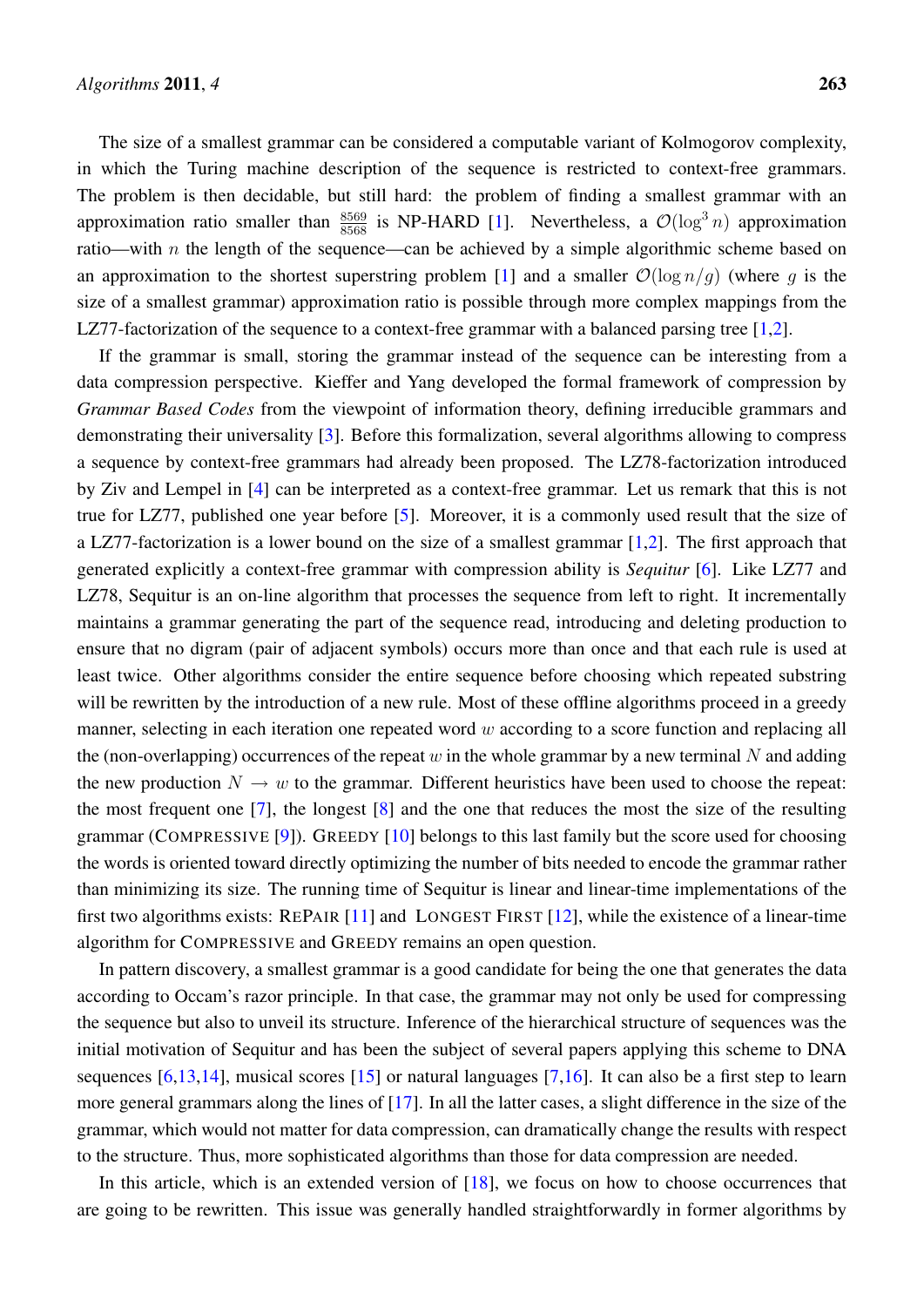selecting *all* the non-overlapping occurrences in a left to right order. Moreover, once an occurrence had been chosen for being rewritten, the result was definitive and was not altered by the words chosen in the following iterations. In order to remedy these flaws, we show how to globally optimize the choice of the occurrences to be replaced by non-terminals. We are then able to improve classical greedy algorithms by introducing this optimization step at each iteration of the algorithm. This optimization allows us to define the smallest grammar problem in terms of two complementary optimization problems: the choice of non-terminals and the choice of their occurrences. We redefine the search space, prove that all solutions are contained in it and propose a new algorithm performing a wider search by adding the possibility to discard non-terminals previously included in the grammar. Thanks to our new formulation, we are able to analyze the number of different grammars with the same minimal size and present empirical results that measure the conservation of structure among them.

The outline of this paper is the following: in Section 2 we formally introduce the definitions and in Section 3 the classical offline algorithms. Section 4 contains our main contributions. In Section 4.1 we show how to optimize the choice of occurrences to be replaced by non-terminals for a set of words and then extend offline algorithms by optimizing the choice of the occurrences at each step in Section 4.2. We present our search space and show that this optimization can also be used directly to guide the search in a new algorithm in Section 4.3. We present experiments on a classical benchmark in Section 5 showing that the occurrence optimization consistently allows to find smaller grammars. In Section 6 we consider the number of smallest grammars that may exist and discuss the consequences of our results on structure discovery.

## 2. Previous work and definitions

#### *2.1. Definitions and Notation*

We start by giving a few definitions and setting up the nomenclature that we use along the paper. A *string* s is a sequence of characters  $s_1 \ldots s_n$ , its length,  $|s| = n$ .  $\epsilon$  denotes the empty string, and  $s[i : j] =$  $s_i \dots s_j$ ,  $s[i:j] = \epsilon$  if  $j < i$ . We say that a word w occurs at position i, if  $w = s[i:i+|w|-1]$ . w is a repeat of s if it occurs more than once in s and  $|w| > 1$ . We denote by *repeats*(s) the set of substrings of s that occur more than once and of length greater than one. For example *repeats*( $abaaab$ ) =  $\{ab, aa\}$ and aa occurs at position 2 and 3.

A *context-free grammar* is a tuple  $\langle \Sigma, \mathcal{N}, \mathcal{P}, S \rangle$ , where  $\Sigma$  is the finite set of *terminals* and N the finite set of *non-terminals*, N and  $\Sigma$  disjoint.  $S \in \mathcal{N}$  is called the *start symbol* and P is the set of *productions*. Each production (also called *rule*) is of the form  $A \to \alpha$  where its *left-hand side* A is a non-terminal and its *right-hand side*  $\alpha$  belongs to  $(\Sigma \cup \mathcal{N})^*$ . We say  $\alpha \stackrel{1}{\Rightarrow} \beta$ , if  $\alpha$  is of the form  $\delta C \delta', \beta = \delta \gamma \delta'$  and  $C \to \gamma$ is a production. A sequence  $\alpha \stackrel{1}{\Rightarrow} \alpha_1 \stackrel{1}{\Rightarrow} \ldots \stackrel{1}{\Rightarrow} \beta$  is called a *derivation* and in this case we say that  $\alpha$ *produces*  $\beta$  and that  $\beta$  *derives* from  $\alpha$  (denoted by  $\alpha \Rightarrow \beta$ ).

Given a string  $\alpha$  over  $(\mathcal{N} \cup \Sigma)^*$ , its *constituents* (*cons*( $\alpha$ )) are the possible strings of terminals that can be derived from  $\alpha$ . Formally,  $cons(\alpha) = \{w \in \Sigma^* : \alpha \Rightarrow w\}$ . The constituents of a grammar are all the constituents of its non-terminals. The *language* is the set of constituents of the start symbol S, *cons*(S).

Because the Smallest Grammar framework seeks for a context-free grammar whose language contains one and only one string, the grammars we consider here neither branch (every non-terminal occurs at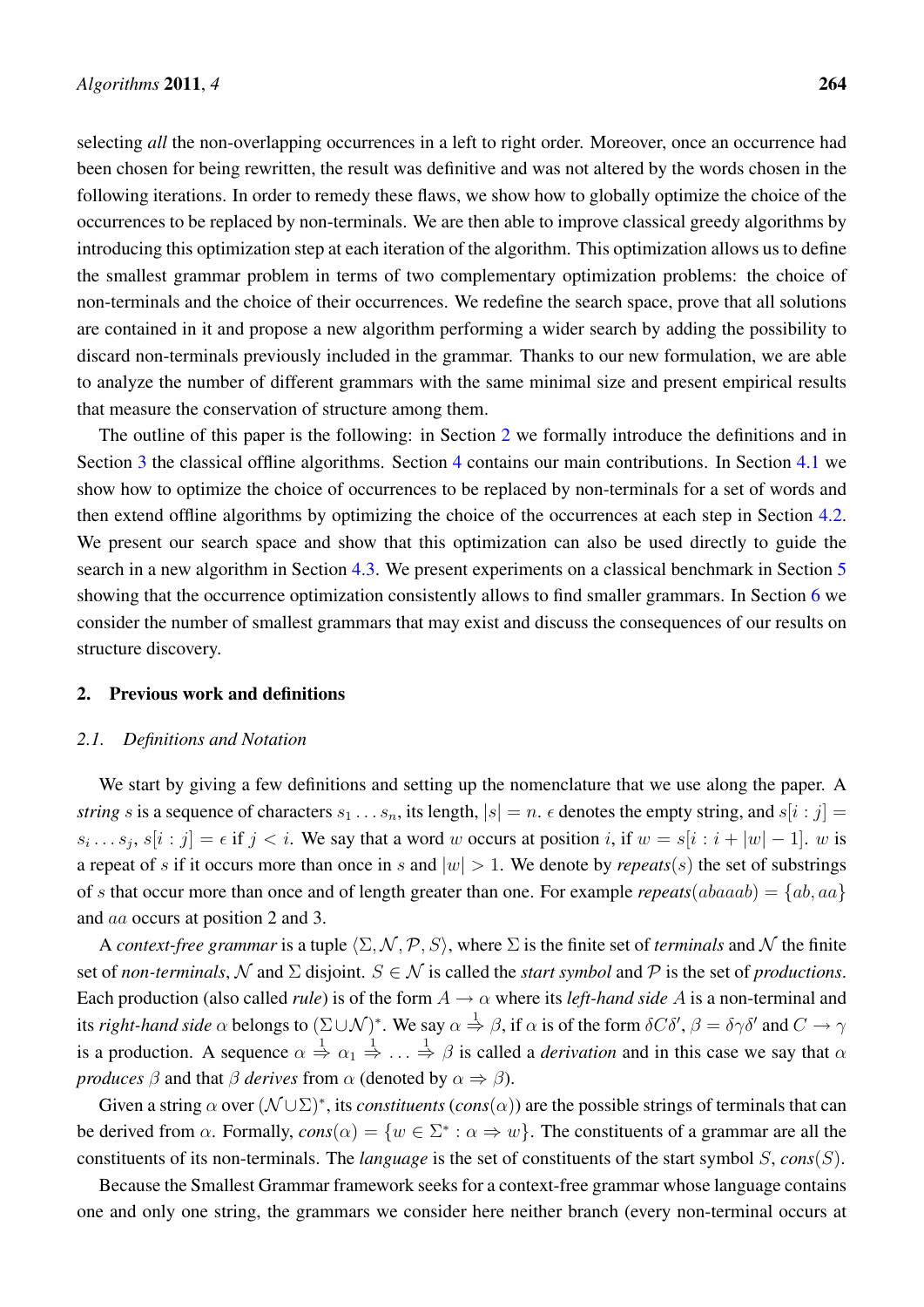most once as a left-hand side of a rule) nor loop (if B occurs in any derivation starting with A, then A will not occur in a derivation starting with  $B$ ). In this type of grammars, any substring of the grammar has a unique constituent, in which case we will drop the set notation and define  $cons(\alpha)$  as the only terminal string that can be derived from  $\alpha$ . Note that if the grammar is in Chomsky Normal Form [19], it is equivalent to a straight-line program.

Several definitions of the grammar size exist. Following [9], we define the *size of the grammar* G, denoted by  $|G|$ , to be the length of its encoding by concatenation of its right-hand sides separated by end-of-rule markers:  $|G| = \sum_{A \to \alpha \in \mathcal{P}} (|\alpha| + 1)$ .

## 3. IRR

## *3.1. General Scheme*

Most offline algorithms follow the same general scheme. First, the grammar is initialized with a unique initial rule  $S \rightarrow s$  where s is the input sequence and then they proceed iteratively. At each iteration, a word  $\omega$  occurring more than once in s is chosen according to a score function f, all the (non-overlapping) occurrences of  $\omega$  in the grammar are replaced by a new non-terminal  $N_{\omega}$  and a new production  $N_{\omega} \rightarrow \omega$  is added to the grammar. We give pseudo-code for this general scheme that we name *Iterative Repeat Replacement* (IRR) in Algorithm 1. There, P is the set of production rules being built: this defines a unique grammar  $G(\mathcal{P})$  and therefore we define  $|\mathcal{P}| = |G(\mathcal{P})|$ . The set of repeats of size longer than one of the right-hand sides of P is denoted by *repeats*(P) and  $P_{\omega\mapsto N}$  is the result of the substitution of  $\omega$  by the new symbol N in the right-hand sides of P as detailed in the next paragraph.

When occurrences overlap, one has to specify which occurrences have to be replaced. One solution is to choose all the elements in the *canonical list of non-overlapping occurrences* of  $\omega$  in s, which we define to be the list of non-overlapping occurrences of  $\omega$  in a greedy left to right way (all occurrences overlapping with the first selected occurrence are not considered, then the same thing with the second non-eliminated occurrence, *etc*.). This ensures that a maximal number of occurrences will be replaced. When searching for the smallest grammar, one has to consider not only the occurrences of a word in s but also their occurrence in right-hand sides of rules that are currently part of the grammar. A canonical list of non-overlapping occurrences of  $\omega$  can be defined for each right-hand side appearing in the set of production rules  $P$ . This provides a straightforward list of occurrences used in the scoring function or the replacement step by our pseudo-code defining IRR.

The IRR schema instantiates different algorithms, depending on the score function  $f(\omega, \mathcal{P})$  it uses. LONGEST FIRST corresponds to  $f(\omega, \mathcal{P}) = f_{ML}(\omega, \mathcal{P}) = |\omega|$ . Choosing the most frequent repeat, like in REPAIR, corresponds to use  $f(\omega,\mathcal{P}) = f_{MF}(\omega,\mathcal{P}) = o_{\mathcal{P}}(\omega)$ , where  $o_{\mathcal{P}}(\omega)$  is the length of the canonical non-overlapping list of  $\omega$  in the right-hand sides of rules in  $\mathcal{P}$ . Note however the difference that IRR is more general than REPAIR and may select a word which is not a digram.

In order to derive a score function corresponding to COMPRESSIVE, note that replacing a word  $\omega$  by a non-terminal results in a contraction of the grammar of  $(|\omega|-1)*o_{\mathcal{P}}(\omega)$  and its inclusion in the grammar adds  $|\omega| + 1$  to the grammar size. This defines  $f(\omega, \mathcal{P}) = f_{MC}(\omega, \mathcal{P}) = (|\omega| - 1) * (o_{\mathcal{P}}(\omega) - 1) - 2$ . We call these three algorithms IRR-ML (maximal length), IRR-MF (most frequent) and IRR-MC (maximal compression), respectively.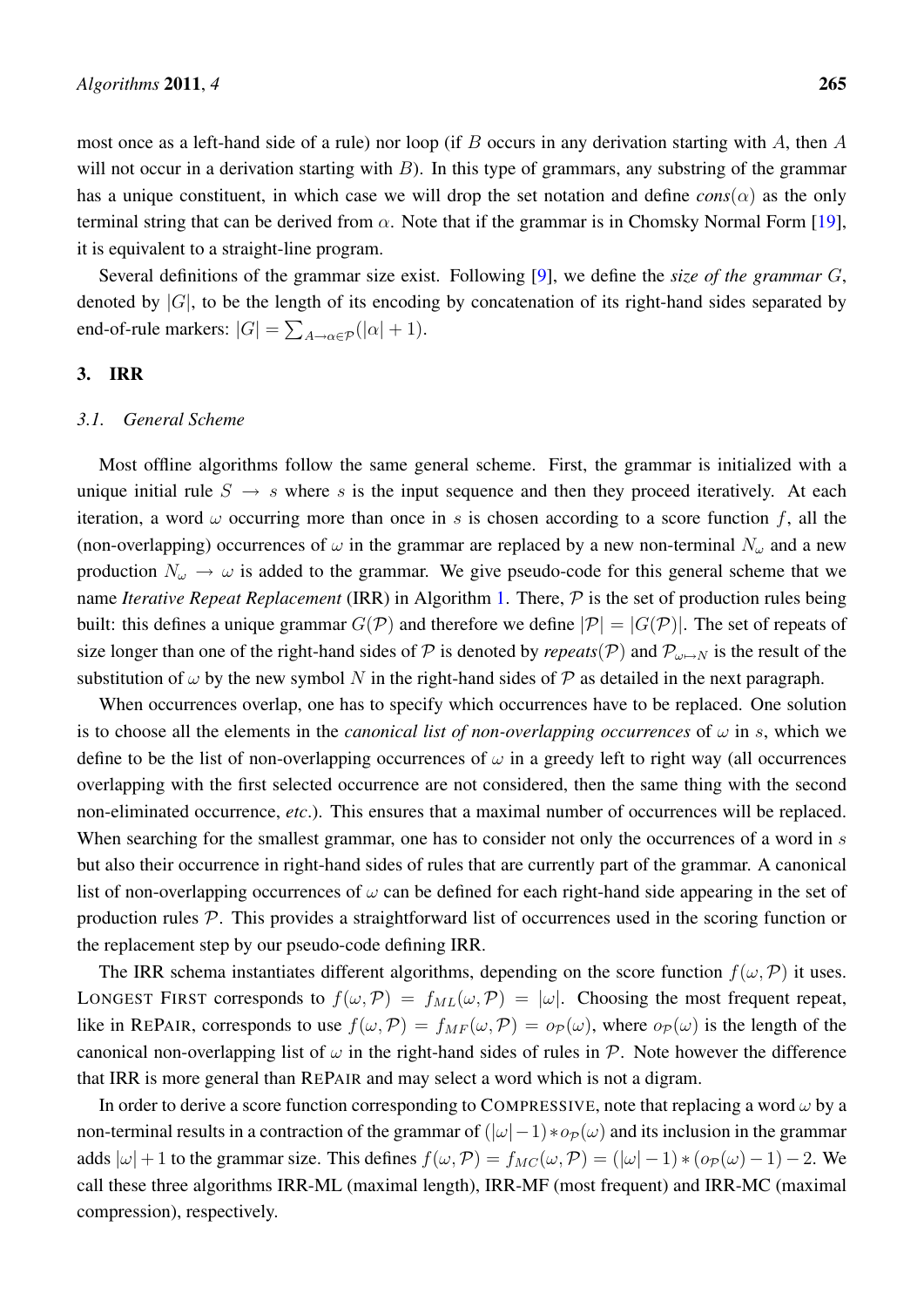### Algorithm 1 Iterative Repeat Replacement.

 $IRR(s, f)$ 

**Require:** s is a sequence, and f is a score function

1:  $\mathcal{P} \leftarrow \{N_s \rightarrow s\}$ 2: while  $\exists \omega \; : \; \omega \leftarrow \argmax_{\alpha \in \text{repeats}(\mathcal{P})} f(\alpha, \mathcal{P}) \wedge |\mathcal{P}_{\omega \mapsto N_{\omega}}| < |\mathcal{P}|$  do 3:  $\mathcal{P} \leftarrow \mathcal{P}_{\omega \mapsto N_{\omega}} \cup \{N_{\omega} \rightarrow \omega\}$ 4: end while 5: return  $G(\mathcal{P})$ 

Figure 1. Grammars returned by classical algorithms on sequence *abcdabgeabceabcd*\$.

|  | $S \rightarrow N_1$ dabge $N_1$ e $N_1$ d\$                                |  |                         |                                                           |                         | $S \rightarrow N_2 dN_1$ ge $N_2 eN_2 d\$ $S \rightarrow N_1 abgeN_2 eN_1$ |
|--|----------------------------------------------------------------------------|--|-------------------------|-----------------------------------------------------------|-------------------------|----------------------------------------------------------------------------|
|  | $N_1 \rightarrow$ a b c                                                    |  | $N_1 \rightarrow ab$    |                                                           |                         | $N_1 \rightarrow N_2 d$                                                    |
|  |                                                                            |  | $N_2 \rightarrow N_1$ c |                                                           |                         | $N_2 \rightarrow \text{abc}$                                               |
|  | <b>IRR-MC</b>                                                              |  | <b>IRR-MF</b>           |                                                           |                         | <b>IRR-ML</b>                                                              |
|  |                                                                            |  |                         | $S \to N_1 N_2 N_3 N_4 N_5 N_6 N_7 N_8 N_9 N_{10} N_{11}$ |                         |                                                                            |
|  |                                                                            |  | $N_1 \rightarrow a$     |                                                           | $N_7 \rightarrow e$     |                                                                            |
|  | $S \rightarrow N_1 dN_2 gN_3 N_3 d\$                                       |  | $N_2 \rightarrow b$     |                                                           | $N_8 \rightarrow N_5 c$ |                                                                            |
|  | $N_1 \rightarrow N_2$ c<br>$N_2 \rightarrow ab$<br>$N_3 \rightarrow e N_1$ |  |                         | $N_3 \rightarrow c \qquad N_9 \rightarrow N_7 a$          |                         |                                                                            |
|  |                                                                            |  |                         | $N_4 \rightarrow d \qquad N_{10} \rightarrow N_2 c$       |                         |                                                                            |
|  |                                                                            |  |                         | $N_5 \rightarrow N_1 b \qquad N_{11} \rightarrow d\$      |                         |                                                                            |
|  |                                                                            |  | $N_6 \rightarrow g$     |                                                           |                         |                                                                            |
|  | Sequitur                                                                   |  |                         | LZ78                                                      |                         |                                                                            |

The complexity of IRR when it uses one of these scores is  $\mathcal{O}(n^3)$  since for a sequence of size n, the computation of the scores involving only  $o_P(\omega)$  and  $|\omega|$  of the  $O(n^2)$  possible repeats can be done in  $\mathcal{O}(n^2)$  using a suffix tree structure [20] and the number of iterations is bounded by n since the size of the grammar strictly decreases at each step.

The grammars found by the three IRR algorithms, plus Sequitur and LZ78 are shown on a small example in Figure 1. A comparison of the size of the grammars returned by these algorithms over a standard data compression corpus are presented in Section 5. These results confirm that IRR-MC finds the smallest grammars as was suggested in [9]. Until now, no other polynomial time algorithm (including theoretical algorithms that were designed to achieve a low approximation ratio  $[1,2,21]$ ) has proven (theoretically nor empirically) to perform better than IRR-MC.

## *3.2. Limitations of IRR*

Even though IRR algorithms are the best known practical algorithms for obtaining small grammars, they present some weaknesses. In the first place, their greedy strategy does not guarantee that the compression gain introduced by a selected word  $\omega$  will still be interesting in the final grammar. Each time an iteration selects a substring of  $\omega$ , the length of the production rule is reduced; and each time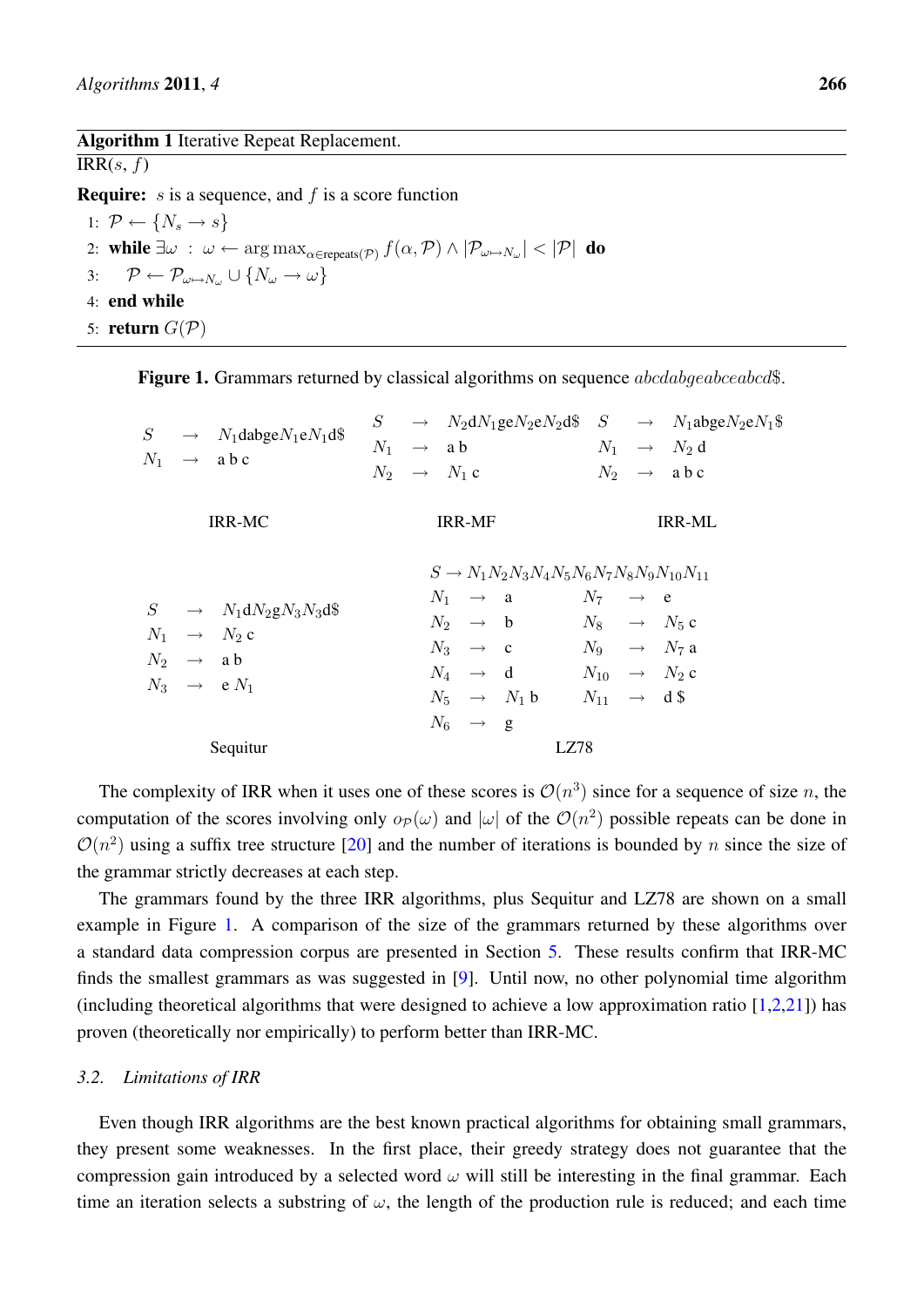a superstring is selected, its number of occurrences is reduced. Moreover, the first choices mark some breaking points and future words may appear inside them or in another parts of the grammar, but never span over these breaking points.

It could be argued that there may exist a score function that for every sequence scores the repeats in such a way that the order they are presented to IRR results in a smallest grammar. The following theorem proves that this is not the case.

**Theorem 1.** *There are infinitely many sequences*  $s_k$ , over a constant alphabet, such that for any score *function* f,  $|IRR(s_k, f)|$  *is greater than the size of a smallest grammar for*  $s_k$ *.* 

Proof. Consider the infinite set of sequences

 $x\alpha x\beta x\gamma x|x|\beta x\gamma x\alpha x|_2x\gamma x\alpha x\beta x|_3x\alpha x\gamma x\beta x|_4x\beta x\alpha x\gamma x|_5x\gamma x\beta x\alpha x|_6x\alpha x|_7x\beta x|_8x\gamma x$ 

where  $\alpha$ ,  $\beta$  and  $\gamma$  are any sequences of size greater than two, with pairwise disjoint alphabets not containing the symbol  $x$ . These sequences exploit the fact that IRR algorithms replace all possible occurrences of the selected word. Let us define  $G^*(s_k)$  as the following grammar:

$$
S \to AS_{\beta}C|_{1}BS_{\gamma}A|_{2}CS_{\alpha}B|_{3}AS_{\gamma}B|_{4}BS_{\alpha}C|_{5}CS_{\beta}A|_{6}A|_{7}B|_{8}C
$$
  

$$
A \to xS_{\alpha}x \quad B \to xS_{\beta}x \quad C \to xS_{\gamma}x
$$

to which we add the rules of smallest grammars for  $\alpha, \beta, \gamma$  with as start symbols  $S_\alpha, S_\beta, S_\gamma$  respectively.  $|G^*| = 42 + |G_{min}(\alpha)| + |G_{min}(\beta)| + |G_{min}(\gamma)|$ , where  $G_{min}(s)$  denotes a smallest grammar for sequence s. Note that no IRR algorithm could generate  $G^*$  and, moreover, by enumeration we find that the smallest possible grammar that can be obtained with an IRR algorithm has size  $46 + |G_{min}(\alpha)| + |G_{min}(\beta)| +$  $|G_{min}(\gamma)|$ . This grammar has the same production rules as  $G^*$ . In the case where  $\alpha,\beta$  and  $\gamma$  are of size one (we then replace  $S_\alpha$  by  $\alpha$  and so on), this results in an approximation ratio of  $\frac{46}{42} \approx 1.095$ . This is a general lower bound for *any* IRR algorithm.  $\Box$ 

Note that Theorem 1 does not make any assumptions over the possible score function  $f$  (like, for example, polynomial running time). In order to find  $G^*$ , the choice of occurrences that will be rewritten should be flexible when considering repeats introduced in future iterations.

# 4. Choice of Occurrences

### *4.1. Global Optimization of Occurrences Replacement*

Once an IRR algorithm has chosen a repeated word  $\omega$ , it replaces all non-overlapping occurrences of that word in the current grammar by a new non-terminal N and then adds  $N \to \omega$  to the set of production rules. In this section, we propose to perform a global optimization of the replacement of occurrences, considering not only the last non-terminal but also all the previously introduced non-terminals. The idea is to allow occurrences of words to be kept (instead of being replaced by non-terminals) if replacing other occurrences of words overlapping them results in a better compression.

We propose to separate the choice of which terminal strings will be final constituents of the final grammar from the choice of which of the occurrences of these constituents will be replaced by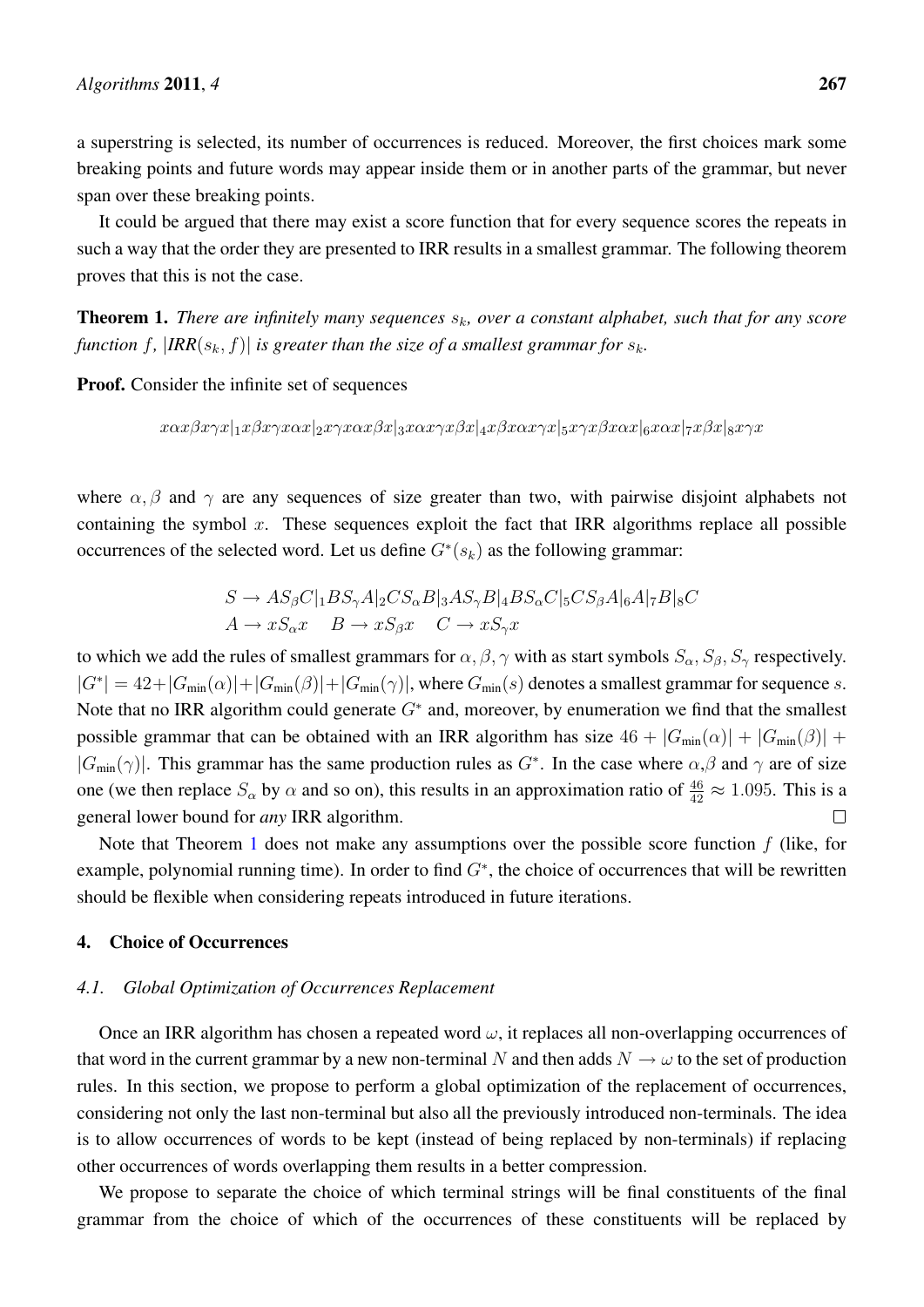non-terminals. First, let us assume that a set of constituents  $\{s\} \cup Q$  is given and we want to find a smallest grammar whose constituent set is  $\{s\} \cup Q$ . If we denote this set by  $\{s = \omega_0, \omega_1, \ldots, \omega_m\}$ , we need to be able to generate these constituents and for each constituent  $\omega_i$  the grammar must thus have a non-terminal  $N_i$  such that  $\omega_i = const(N_i)$ . In the smallest grammar problem, no unnecessary rule should be introduced since the grammar has to generate only one sequence. More precisely such a grammar must have exactly  $m + 1$  non-terminals and associate production rules.

For this, we define a new problem, called *Minimal Grammar Parsing* (MGP) Problem. An instance of this problem is a set of strings  $\{s\} \cup Q$ , such that all strings of Q are substrings of s. A Minimal Grammar Parsing of  $\{s\} \cup Q$  is a context-free grammar  $G = \langle \Sigma, \mathcal{N}, \mathcal{P}, S \rangle$  such that:

- 1. all symbols of s are in  $\Sigma$ .
- 2. S derives only s.
- 3. for each string  $\omega_\ell$   $\{s\} \cup Q$  there is a non-terminal  $N_\ell$  that derives only  $\omega_\ell$  and  $\mathcal{N} = \{N_0 \dots N_m\}$ .
- 4. for each non-terminal N there is a string s' of  $\{s\} \cup Q$  such that N derives s'.
- 5.  $|G|$  is of minimal size for all possible grammars that satisfy conditions 1–4.

Note that this is similar to the Smallest Grammar Problem, except that all constituents for the non-terminals of the grammar are also given. The MGP problem is related to the problem of static dictionary parsing [22] with the difference that the dictionary also has to be parsed. This recursive approach is partly what makes grammars interesting to both compression and structure discovery.

As an example consider the sequence  $s = ababbababababab$  and suppose the constituents are  $\{s, abbaba, bab\}$ . This defines the set of non-terminals  $\{N_0, N_1, N_2\}$ , such that cons $(N_0) = s$ , cons( $N_1$ ) = abbaba and cons( $N_2$ ) = bab. A minimal parsing is  $N_0 \rightarrow a N_2 N_2 N_1 N_1 a$ , and  $N_1 \rightarrow a N_2 N_2 N_1 N_2 a$  $abN_2a, N_2 \rightarrow bab.$ 

This problem can be solved in a classical way in polynomial time by searching for a shortest path in  $|Q| + 1$  graphs as follows. Given the set of constituents,  $s = {\omega_0, \omega_1, \dots, \omega_m}$ .

- 1. Let  $\{N_0, N_1, \ldots, N_m\}$  be the set of non-terminals. Each  $N_\ell$  will be the non-terminal whose constituent is  $\omega_{\ell}$ .
- 2. Define  $m+1$  directed acyclic graphs  $\Gamma_0 \ldots \Gamma_m$ , where  $\Gamma_\ell = \langle M_\ell, E_\ell \rangle$ . If  $|\omega_\ell| = k$  then the graph  $\Gamma_{\ell}$  will have  $k + 1$  nodes:  $M_{\ell} = \{1 \dots |\omega_{\ell}| + 1\}$ . The edges  $E_{l}$  are of two types:
	- (a) for every node *i* there is an edge to node  $i + 1$  labeled with  $\omega_{\ell}[i]$ .
	- (b) there will be an edge from node i to  $j + 1$  labeled by  $N_m$  if there exists a non-terminal  $N_m$ different from  $N_{\ell}$  such that  $\omega_{\ell}[i : j] = \omega_m$ .
- 3. For each  $\Gamma_{\ell}$ , find a shortest path from 1 to  $|\omega_{\ell}| + 1$ .
- 4. Return the labels of these paths.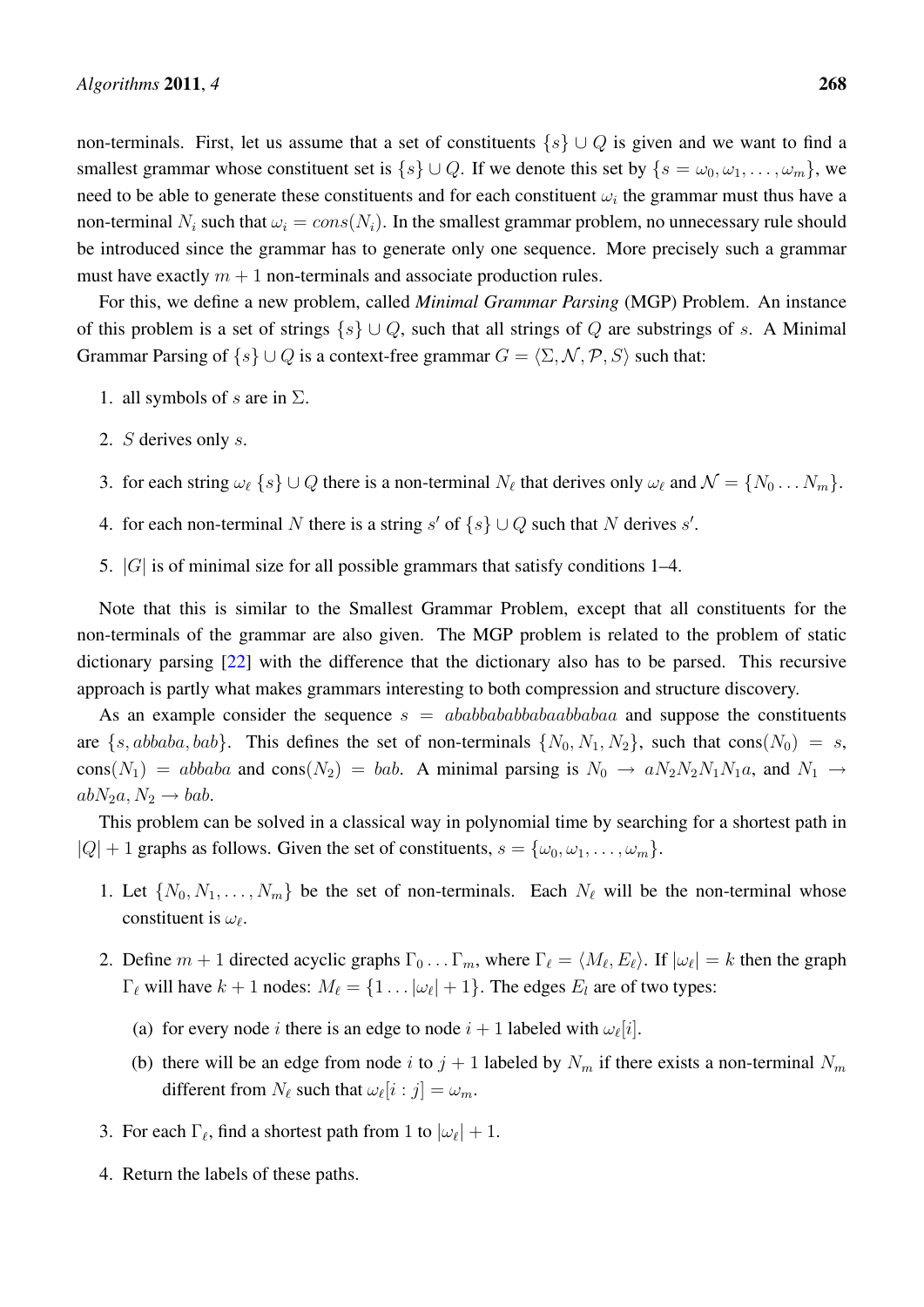The right-hand side for non-terminal  $N_\ell$  is the concatenation of the labels of a shortest path of  $\Gamma_\ell$ . Intuitively, an edge from node i to node  $j + 1$  with label  $N_m$  represents a possible replacement of the occurrence  $\omega_{\ell}[i : j]$  by  $N_m$ . There may be more than one grammar parsing with minimal size. If Q is a subset of the repeats of the sequence s, we denote by  $mgp({s} \cup Q)$  the set of production rules P corresponding to one of the minimal grammar parsing of  $\{s\} \cup Q$ .

The list of occurrences of each constituent over the original sequence can be stored at the moment it is chosen. Supposing then that the graphs are created, and as the length of each constituent is bounded by  $n = |s|$ , the complexity of finding a shortest path for one graph with a classical dynamic programming algorithm lies in  $\mathcal{O}(n \times m)$ . Because there are  $m+1$  graphs, computing  $mgp(\lbrace s \rbrace \cup Q)$  is in  $\mathcal{O}(n \times m^2)$ .

Note that in practice the graph  $\Gamma_0$  contains all the information for all other graphs: any  $\Gamma_\ell$  is a subgraph of Γ<sub>0</sub>. Therefore, we call Γ<sub>0</sub> the Grammar Parsing graph (*GP-graph*).

## *4.2. IRR with Occurrence Optimization*

We can now define a variant of IRR, called *Iterative Repeat Choice with Occurrence Optimization* (IRCOO) whose pseudo-code is given in Algorithm 2. Different from IRR, what is maintained is a set of terminal strings, and the current grammar in each moment is a Minimal Grammar Parsing over this set of strings. Recall that  $cons(\omega)$  gives the only terminal string that can be derived from  $\omega$  (the "constituent"). Again, we define IRCCO-MC, IRCOO-MF, IRCOO-ML the instances of Algorithm 2 where the score function is defined as  $f_{MC}$ ,  $f_{MF}$ ,  $f_{ML}$ .

The computation of the *argmax* function depends only on the number of repeats, assuming that f is constant, so that its complexity lies in  $\mathcal{O}(n^2)$ . Like for IRR, the total number of times the while loop is executed is bounded by *n*. The complexity of this generic scheme is thus  $\mathcal{O}(n \times (n^2 + n \times m^2))$ .

Algorithm 2 Iterative Repeat Choice with Occurrences Optimization.  $IRCOO(s, f)$ 

**Require:**  $s$  is a sequence, and  $f$  is a score function on words

1:  $\mathcal{C} \leftarrow \{s\}$ 2:  $\mathcal{P} \leftarrow \{S \rightarrow s\}$ 3: while  $(\exists \omega : \omega \leftarrow \text{argmax}_{\alpha \in \text{repeats}(\mathcal{P})} f(\alpha, \mathcal{P})) \wedge |mgp(\mathcal{C} \cup \{cons(\omega)\})| < |\mathcal{P}|$  do 4:  $\mathcal{C} \leftarrow \mathcal{C} \cup \{cons(\omega)\}\$ 5:  $\mathcal{P} \leftarrow \text{mgp}(\mathcal{C})$ 6: end while 7: return  $G(\mathcal{P})$ 

As an example, consider again the sequence from Section 3.2, where  $\alpha$ ,  $\beta$  and  $\gamma$  have length one. After three iterations of IRRCOO-MC the words  $xax$ ,  $xbx$  and  $xcx$  are chosen, and a MGP of these words plus the original sequence results in  $G^*$ .

IRRCOO extends IRR by performing a global optimization at each step of the replaced occurrences but still relies on the classical score functions of IRR to choose the words to introduce. But the result of the optimization can be used directly to guide the search in a hill-climbing approach that we introduce in the next subsection.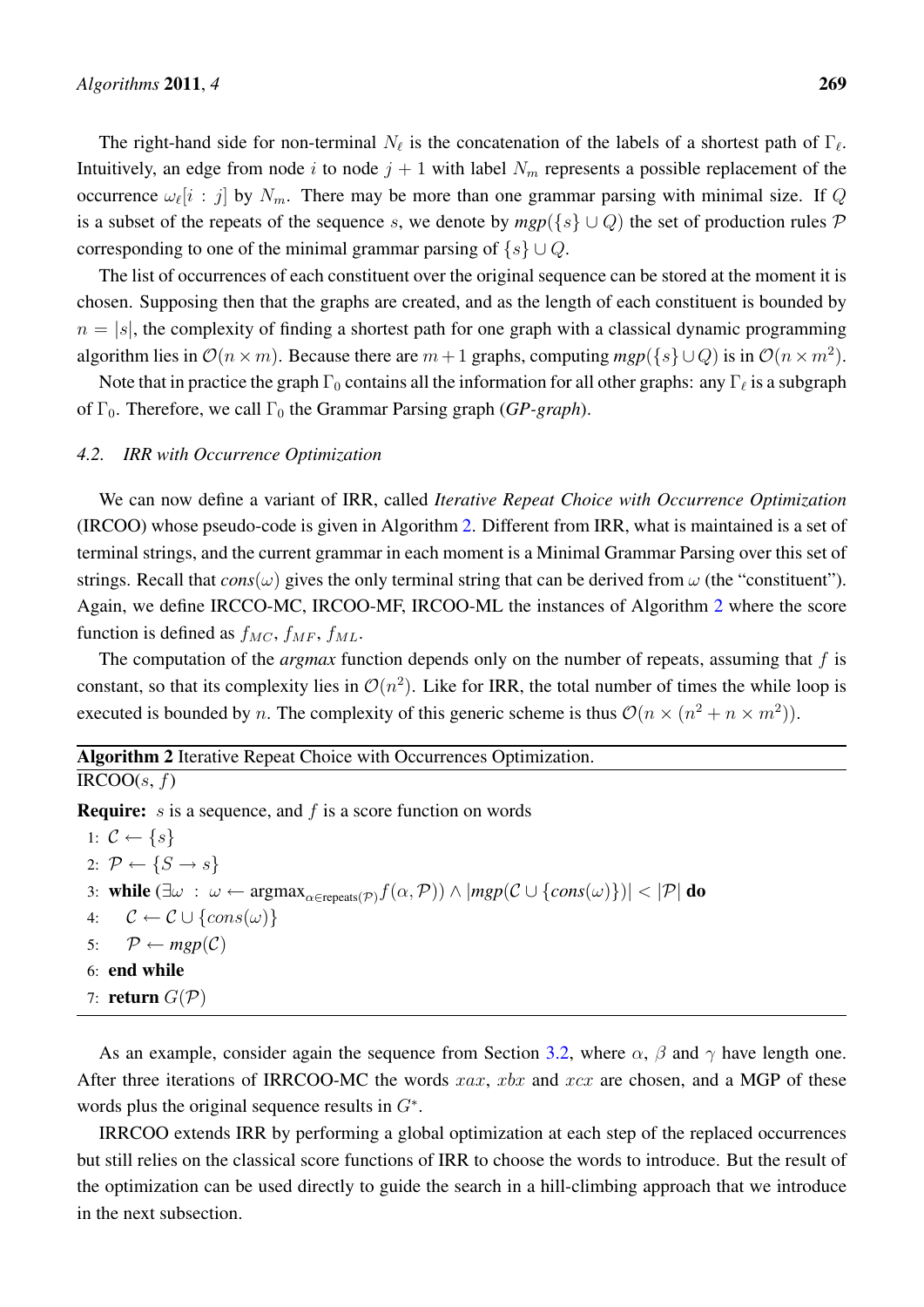### *4.3. Widening the Explored Space*

In this section we divert from IRR algorithms by taking the idea presented in IRRCOO a step forward. Here, we consider the optimization procedure (*mgp*) as a scoring function for sets of substrings.

We first introduce the search space, defined over all possible sets of substrings, for the Smallest Grammar Problem and, second, an algorithm performing a wider exploration of this search space than the classical greedy methods.

#### 4.3.1. The Search Space

The *mgp* procedure permits us to resolve the problem of finding a smallest grammar given a fixed set of constituents. The Smallest Grammar Problem reduces then to find this good set of constituents. This is the idea behind the search space we will consider here.

Consider the lattice  $\langle \mathcal{R}(s), \subseteq \rangle$ , where  $\mathcal{R}(s)$  is the collection of all possible sets of repeated substrings in s:  $\mathcal{R}(s) = 2^{\text{repeats}(s)}$ . Every node of this lattice corresponds to a set of repeats of s. We then define a score function over the nodes of the lattice as  $score(\eta) = |map({s \cup \eta})|$ .

An algorithm over this search space will look for a local or global minimum. To define this, we first need some notation:

**Definition 1.** *Given a lattice*  $\langle L, \prec \rangle$ *:* 

- *1.*  $\textit{ancestors}(\eta) = \{\theta \neq \eta \mid \eta \prec \theta \wedge (\exists \kappa, \kappa \neq \eta, \theta \text{ s.t. } \eta \prec \kappa \prec \theta)\}\$
- 2. *descendants* $(\eta) = {\theta \neq \eta \mid \theta \prec \eta \wedge (\exists \kappa, \kappa \neq \eta, \theta \, s.t. \, \theta \prec \kappa \prec \eta})$

The *ancestors* of node  $\eta$  are the nodes exactly "over"  $\eta$ , while the *descendants* of node  $\eta$  are the nodes exactly "under"  $\eta$ .

Now, we are able to define a global and local minimum.

**Definition 2.** *Given a lattice*  $\langle L, \preceq \rangle$  *and an associate score function over nodes,*  $g(\eta)$ :

- *1. A node*  $\eta$  *is a* global minimum *if*  $q(\eta) \leq q(\theta)$  *for all*  $\theta \in L$ *.*
- *2. A node*  $\eta$  *is a* local minimum *if*  $g(\eta) \leq g(\theta)$  *for all*  $\theta \in \text{ancestors}(\eta) \cup \text{descendants}(\eta)$ *.*

Unless otherwise noted the default score function for nodes will be  $score(\eta)$  (defined above). Finally, let  $\mathcal{SG}(s)$  be the set of all grammars of minimal size for the sequence s. Similarly, we define  $\mathcal{MGP}({s} \cup$  $η)$  the set of minimal grammars with constituents  $\{s\} \cup η$ . With this definition, we can state formally that this lattice is a "good" search space:

**Theorem 2.** 
$$
\mathcal{SG}(s) = \bigcup_{\eta: \eta \text{ is global minimum of } \langle \mathcal{R}(s), \subseteq \rangle} \mathcal{MGP}(\{s\} \cup \eta)
$$

**Proof.** To see the first inclusion ( $\subseteq$ ), take a smallest grammar  $G^*$ . All strings in  $cons(G^*)$  have to be repeats of s, so  $cons(G^*) \setminus \{s\}$  corresponds to a node  $\eta$  in the lattice and  $G^*$  has to be in  $\mathcal{MGP}(\{s\} \cup \eta)$ . Conversely  $(2)$ , all grammars of the right expression have the same size, which is minimal, so they are all smallest grammars. $\Box$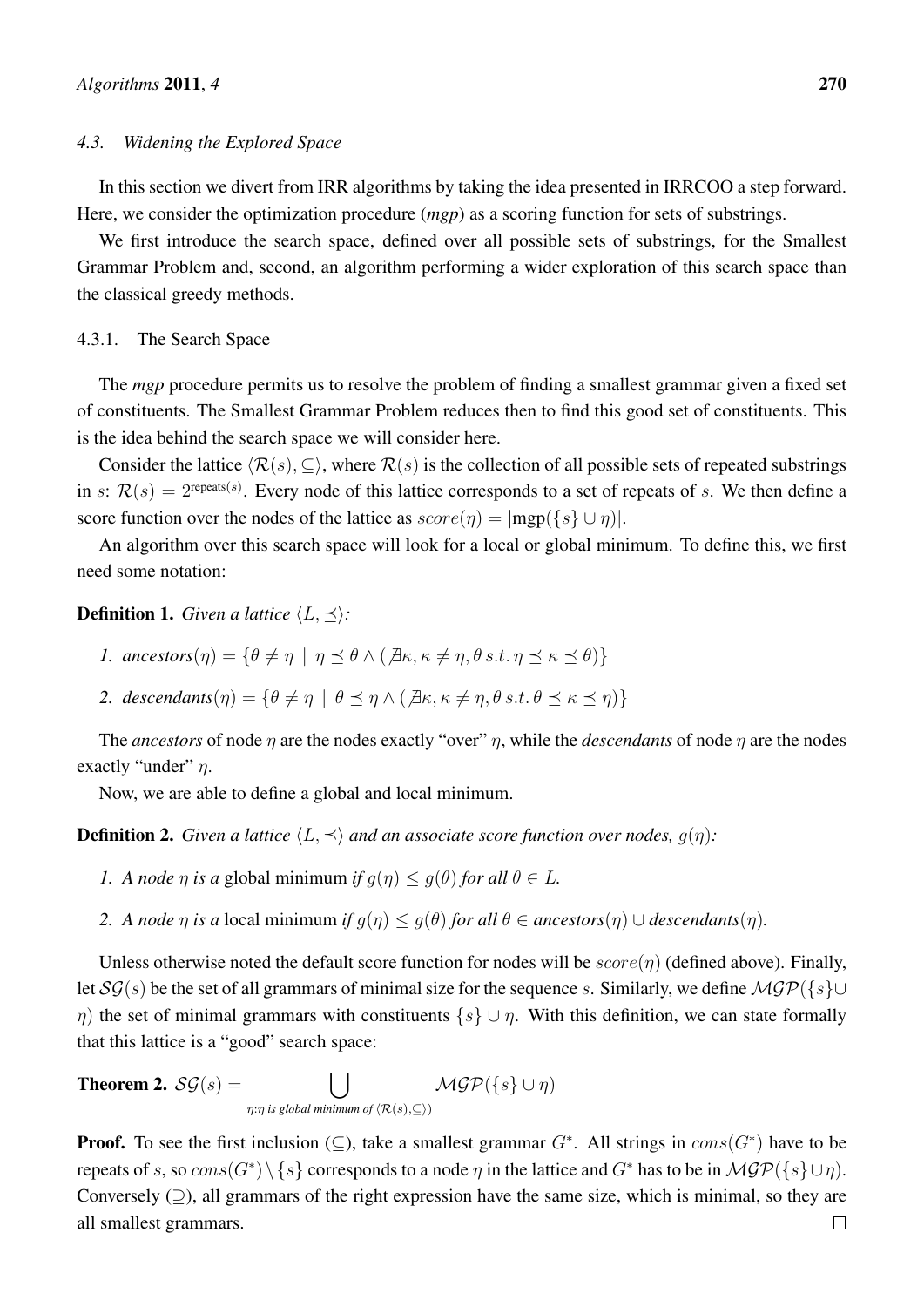Because of the NP-hardness of the problem, it is fruitless (supposing  $P \neq NP$ ) to search for an efficient algorithm to find a global minimum. We will present therefore an algorithm that looks for a local minimum on this search space.

# 4.3.2. The Algorithm

In contrast with classical methods, we can now define algorithms discarding also constituents. To perform a wider exploration of the search space, we propose a new algorithm performing a succession of greedy search in ascending and descending directions in the lattice until a local minimum is found.

This algorithm explores the lattice in a zigzag path. Therefore we denote it *ZZ*. It explores the lattice by an alternation of two different phases: *bottom-up* and *top-down*. The bottom-up can be started at any node, it moves upwards in the lattice and at each step it looks among its ascendants for the one with the lowest score. In order to determine which is the one with the lowest score, it inspects them all. It stops when no ascendant has a better score than the current one. As in bottom-up, top-down starts at any given node but it moves downwards looking for the node with the smallest score among its descendants. Going up or going down from the current node is equivalent to adding or removing a substring to or from the set of substrings in the current node respectively.

ZZ starts at the bottom node, that is, the node that corresponds to the grammar  $S \rightarrow s$  and it finishes when no improvements are made in the score between two bottom-up–top-down iterations. A pseudo-code is given in Algorithm 3.

# Algorithm 3 Zigzag algorithm.

 $ZZ(s)$ **Require:**  $s$  is a sequence 1:  $\mathcal{L} \leftarrow \langle \mathcal{R}(s), \subseteq \rangle$ 2:  $\eta \leftarrow \emptyset$ 3: repeat 4: while  $\exists \eta' \in \mathcal{L}$  :  $(\eta' \leftarrow argmin_{\eta' \in \text{ancestors}(\eta)} \text{score}(\eta')) \land \text{score}(\eta') \leq \text{score}(\eta))$  do 5:  $\eta \leftarrow \eta'$ 6: end while 7: while  $\exists \eta' \; : \; \big( \eta' \leftarrow argmin_{\eta' \in \text{descendants}(\eta)} \text{score}(\eta') \big) \land \text{score}(\eta') \leq \text{score}(\eta) \big)$  do 8:  $\eta \leftarrow \eta'$ 9: end while 10: **until** score $(n)$  doesn't decrease 11: **return**  $G$  (mgp $(\eta)$ )

For example, suppose that there are 5 substrings that occur more than once in s and that they all have length greater than two. Let these strings be numbered from 0 to 4. We start the ZZ algorithm at the bottom node. It inspects nodes  $\{0\}$ ,  $\{1\}$ ,  $\{2\}$ ,  $\{3\}$ , and  $\{4\}$ . Suppose that  $\{1\}$  produces the best grammar, then ZZ moves to that node and starts over exploring the nodes above it. Figure 2 shows a part of the lattice being explored. Dotted arrows point to nodes that are explored while full arrows point to nodes having the lowest score. Suppose that the algorithm then continues up until it reaches node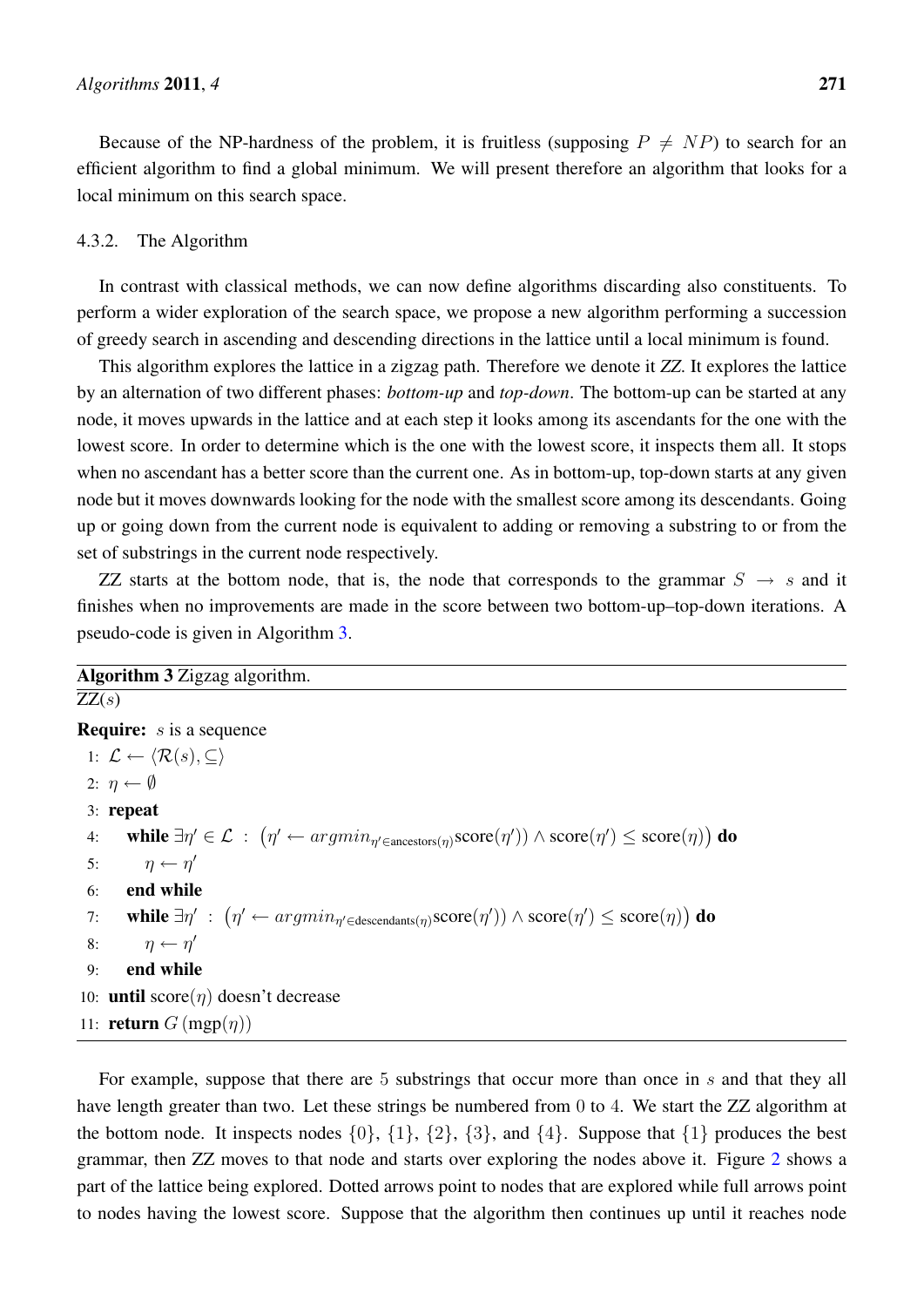

Figure 2. The fraction of the lattice that is explored by the ZZ algorithm.

{1, 2, 3} where no ancestor has lower score. Then ZZ starts the top-down phase, going down to node {2, 3} where no descendant has lower score. At this point a bottom-up–top-down iteration is done and the algorithm starts over again. It goes up, suppose that it reaches node  $\{2, 3, 4\}$  where it stops. Bold circled nodes correspond to nodes were the algorithm switches phases, grey nodes correspond to nodes with the best score among its siblings.

Computational Complexity In the previous section we showed that the computational complexity of computing the score function for each node is  $\mathcal{O}(n \times m^2)$ , where n is the length of the target string and  $m$  is the number of substrings in the node. Every time ZZ looks for a substring to add or remove it has to inspect all possible candidates with the aim of finding the one that minimizes the score. Depending on the number of substrings that are already in the node, there might be at most  $\mathcal{O}(n^2)$  candidate strings. As a consequence, each step upwards or downwards is made in  $\mathcal{O}(n^2 \times n \times m^2)$ . Next, we need to give an upper bound for the length of the path that is potentially traversed by the algorithm. In order to define it, we first note two important properties: the score of the bottom node is equal to  $n$  and the score of any node containing more than  $n/2$  substrings is at least n. The bottom-up phase visits at most  $n/2$ nodes, and consequently, the top-down can only go down at most  $n/2$  steps. Adding them together, it turns out that a bottom-up–top-down iteration traverses at most  $n$  nodes. Now, each of these iteration decreases the score by at least 1, otherwise the algorithm stops. Since the initial score is  $n$  plus the fact that the score is always positive, there can be at most n bottom-up–top-down iterations. This results in a complexity for the ZZ algorithm of  $\mathcal{O}(n^5 \times m^2)$ .

# 4.3.3. Non-Monotonicity of the Search Space

We finish this section with a remark on the search space. In order to ease the understanding of the proof, we will suppose that the size of the grammar is defined as  $|G| = \sum_{A\to\alpha\in\mathcal{P}}(|\alpha|).$  The proof extends easily if we consider our definition of size, but is more cumbersome (basically, instead of taking blocks of size two in the proof, take them of size three).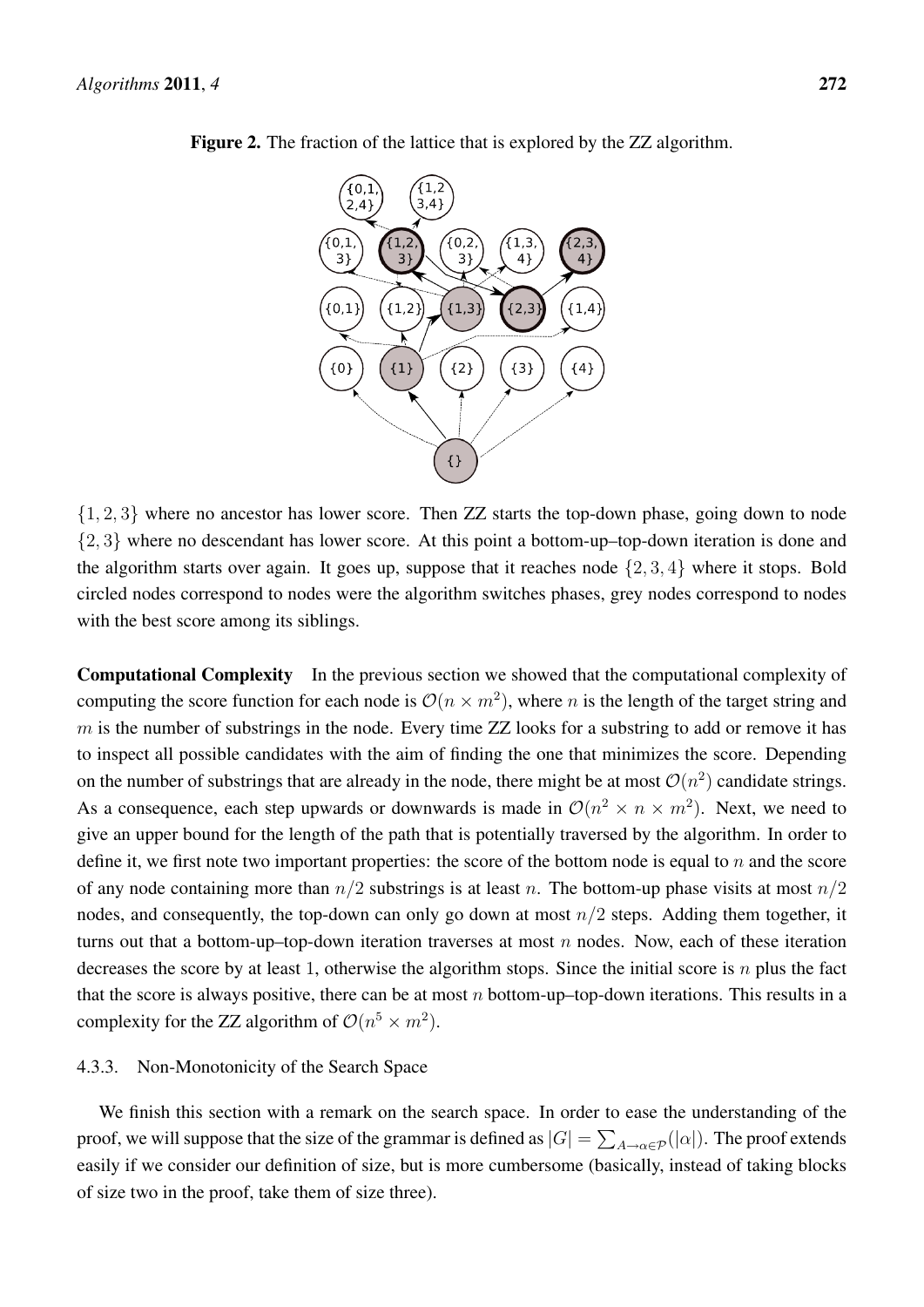We have presented an algorithm that finds a local minimum on the search space. Locality is defined in terms of its direct neighborhood, but we will see that the local minimality of a node does not necessarily extend further:

**Proposition 1.** *The lattice*  $\langle \mathcal{R}(s), \subseteq \rangle$  *is not monotonic for function score* $(\eta) = |mgp(\eta \cup \{s\})|$ *. That is, suppose n is a local minimum. There may be a node*  $\theta$  *such that*  $\eta \prec \theta$  *and score* $(\eta) > score(\theta)$ *.* 

Proof. Consider the following sequence:

 $[abcd]_1cdef]_2efab]_3cdab]_4efcd]_5abef|_6bc|_7bc|_8de|_9de|_{10}fa|_{11}fa|_{12}da|_{13}da|_{14}fc|_{15}fe|_{16}be|_{17}be|_{18}ab|_{19}cd|_{20}ef.$ 

The set of possible constituents is  $\{ab, bc, cd, de, ef, fa, da, fc, be\}$ , none of which has size longer than 2. Note that the digrams that appear in the middle of the first blocks (of size four) appear repeated twice, while the others only once. Also, the six four-size blocks are all compositions of constituents  ${ab, cd, ef}$  (each of which is only repeated once at the end). Consider now the following grammar:

$$
S \rightarrow aB^C d|_{1}cD^E f|_{2}eF^A b|_{3}cD^A b|_{4}eF^C d|_{5}aB^E f|_{6}B^C|_{7}B^C|_{8}D^E
$$
  
\n
$$
|_{9}D^E|_{10}F^A|_{11}F^A|_{12}D^A|_{13}D^A|_{14}F^C|_{15}F^C|_{16}B^E|_{17}B^E|_{18}ab|_{19}cd|_{20}ef
$$
  
\n
$$
B^C \rightarrow bc
$$
  
\n
$$
D^E \rightarrow de
$$
  
\n
$$
F^A \rightarrow fa
$$
  
\n
$$
D^A \rightarrow da
$$
  
\n
$$
F^C \rightarrow fc
$$
  
\n
$$
B^E \rightarrow be
$$

of size 68, which is a smallest grammar given this set of constituents. Moreover, adding any of the three remaining constituents would increase the size of the grammar by one. But, adding all three of them would permit to parse the blocks of size 4 with only two symbols each, plus parsing the three trailing blocks with only one symbol. This means gaining 9 symbols and losing only 6 (because of the introduction of the new right-hand sides).  $\Box$ 

## 5. Experiments

In this section we experimentally compare our algorithms with the classical ones from the literature. For this purpose we use the Canterbury Corpus [23] which is a standard corpus for comparing lossless data compression algorithms. Table 1 lists the sequences of the corpus together with their length and number of repeats of length greater than one.

Not all existing algorithms are publicly available, they resolve in different ways the case when there are more than two words with the best score, they do not report results on a standard corpus or they use different definitions of the size of a grammar. In order to standardize the experiments and score, we implemented all the offline algorithms presented in this paper in the IRR framework. For the sake of completeness, we also add to the comparison LZ78 and Sequitur. Note that we have post-processed the output of the LZ78 factorizations to transform them into context-free grammars. The first series of experiments aims at comparing these classical algorithms and are shown in the middle part of Table 2. On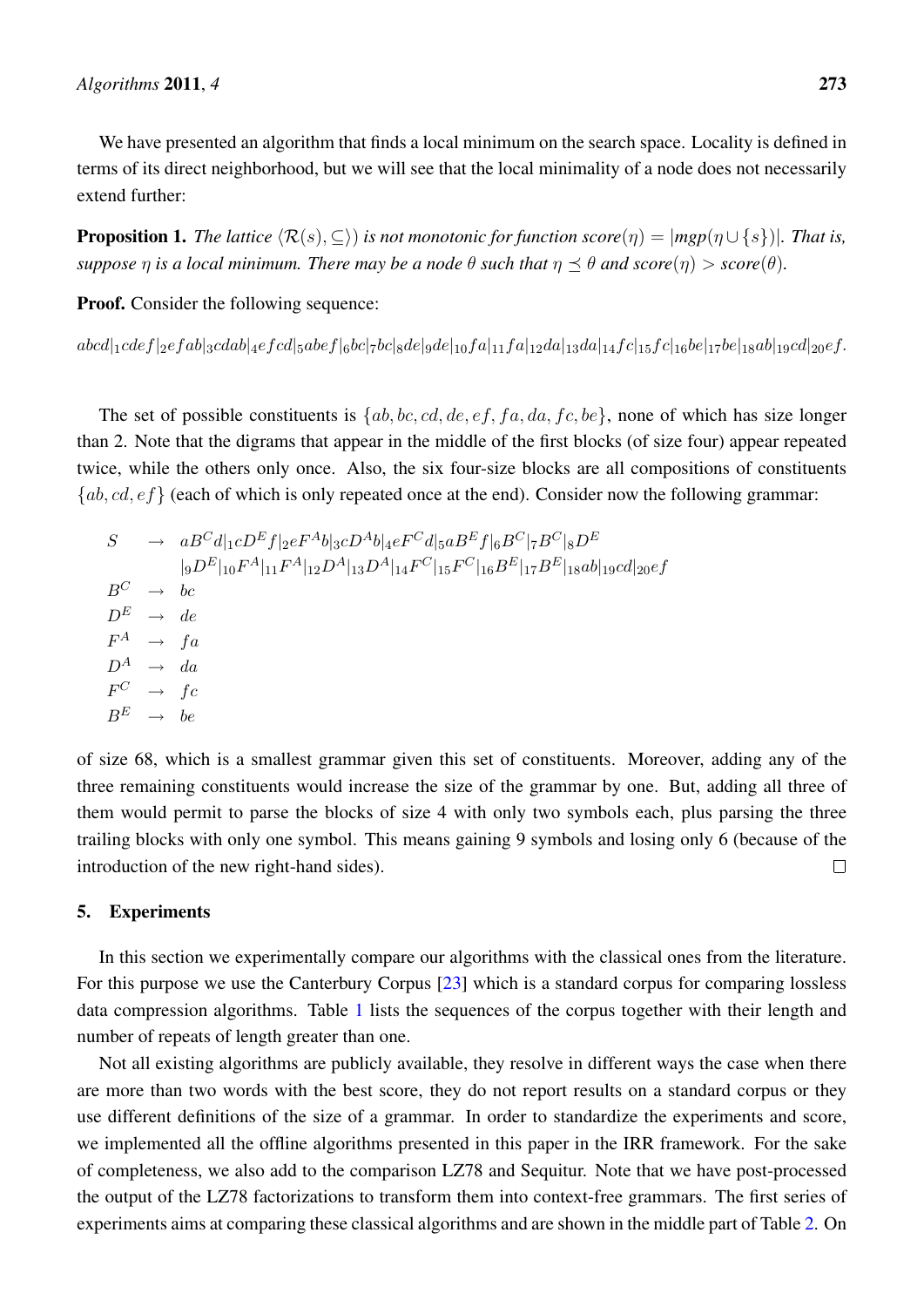this benchmark, we can see that IRR-MC always outputs the smallest grammars, which are on average 4.22% smaller than those of the second best (IRR-MF), confirming the partial results of [9] and showing that IRR-MC is the current state-of-the-art practical algorithm for this problem.

| <b>Sequence</b>  | Length    | # of Repeats |
|------------------|-----------|--------------|
| alice29.txt      | 152,089   | 220,204      |
| asyoulik.txt     | 125,179   | 152,695      |
| cp.html          | 24,603    | 106,235      |
| fields.c         | 11,150    | 56,132       |
| grammar.lsp      | 3,721     | 12,780       |
| kennedy.xls      | 1,029,744 | 87,427       |
| lct10.txt        | 426,754   | 853,083      |
| plrabn12.txt     | 481,861   | 491,533      |
| ptt <sub>5</sub> | 513,216   | 99,944,933   |
| sum              | 38,240    | 666,934      |
| xargs.1          | 4,227     | 7,502        |

Table 1. Corpus statistics.

Then, we evaluate how the optimization of occurrences improves IRR algorithms. As shown in the IRRCOO column of Table 2, each strategy for choosing the word is improved by introducing the occurrence optimization. The sole exceptions are for the MF strategy on grammar.lsp and xargs.1, but the difference in these cases is very small and the sequences are rather short. More importantly, we can see that IRRCOO-MC is becoming the new state-of-the-art algorithm, proposing for each test a smaller grammar than IRR-MC, and being outperformed only on  $p$ l rabn12.txt by IRRCOO-MF.

If given more time, these results can still be improved by using ZZ. As shown in column ZZ of Table 2, it obtains in average 3.12% smaller grammars than IRR-MC, a percentage that increases for the sequences containing natural language (for instance, for  $\alpha$ lice29.txt the gain is 8.04%), while it is lower for other sequences (only  $0.1\%$  for kennedy.xls for example). For the latter case, one can remark that the compression ratio is already very high with IRR-MC and that it may be difficult or impossible to improve it, the last few points of the percentage gain being always the hardest to achieve. As expected, ZZ improves over previous approaches mainly because it explores a much wider fraction of search space. Interestingly enough, the family of IRRCOO algorithms also improves state-of-the-art algorithms but still keeps the greedy flavour, and more importantly, it does so with a complexity cost similar to pure greedy approaches. The price to be paid for computing grammars with ZZ is its computational complexity. This problem already showed up with plrabn12.txt, lcet10.txt (where each repeat individually does not compress the sequence much, so lots of iterations are necessary) and  $ptt5$  (which contains about 99 millions of repeats).

## 6. Non-Uniqueness of Smallest Grammar and Structure Discovery

Depending on the implementation, the *mgp* algorithm could return different small grammars using the same set of constituents because there is usually more than one shortest path in the *GP-graph*, and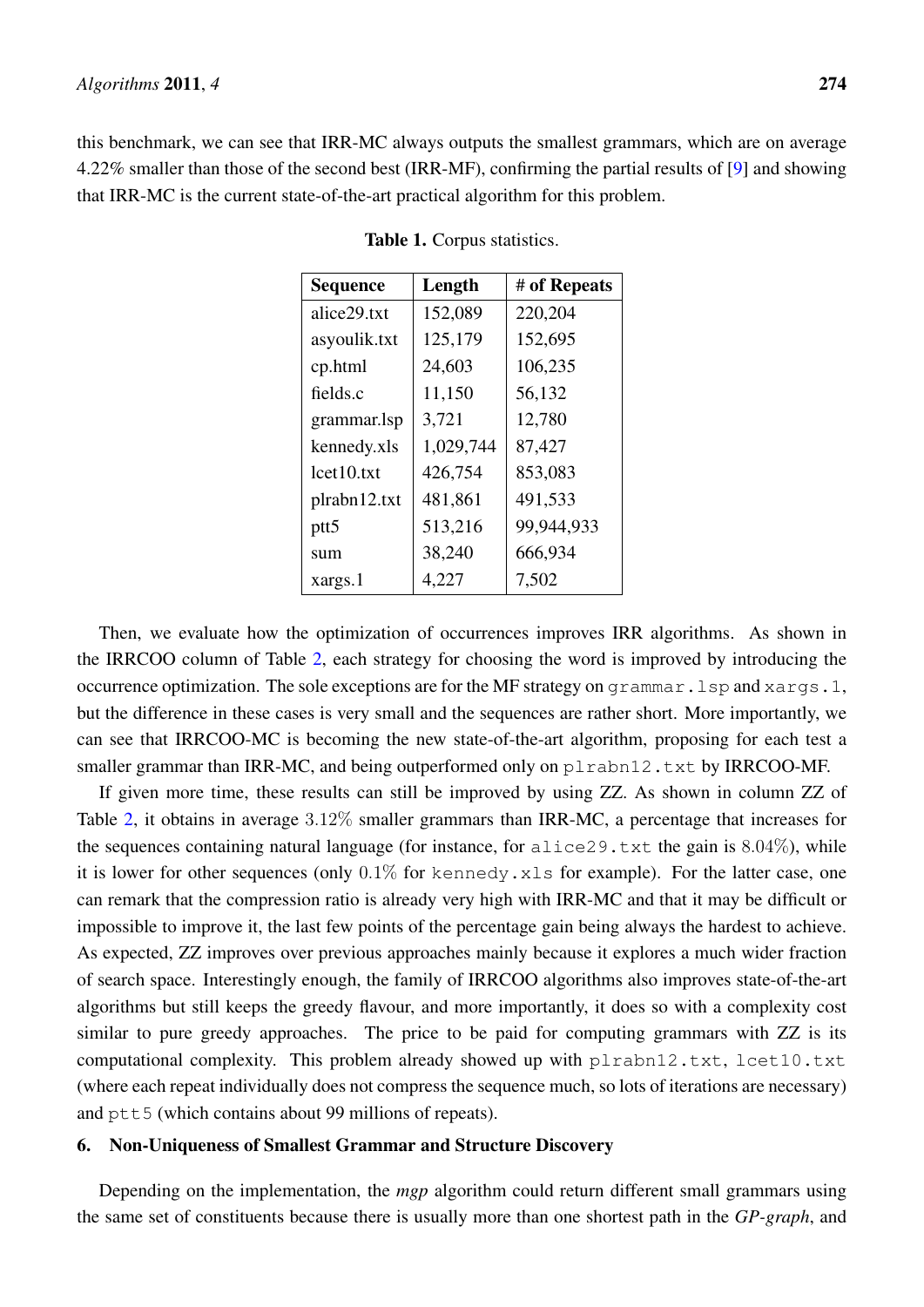|                  | <b>Algorithms from the literature</b> |         |            |         | <b>Optimizing occurrences</b> |               |         |         |         |
|------------------|---------------------------------------|---------|------------|---------|-------------------------------|---------------|---------|---------|---------|
|                  |                                       |         | <b>IRR</b> |         |                               | <b>IRRCOO</b> |         |         |         |
| Sequences        | Sequitur                              | LZ78    | MF         | ML      | МC                            | МF            | ML      | МC      | ZZ      |
| alice29.txt      | 49.147                                | 116.296 | 42,453     | 56,056  | 41,000                        | 39.794        | 52,351  | 39,251  | 37.701  |
| asyoulik.txt     | 44.123                                | 102.296 | 38,507     | 51,470  | 37,474                        | 36.822        | 48,133  | 36,384  | 35,000  |
| cp.html          | 9,835                                 | 22,658  | 8,479      | 9,612   | 8,048                         | 8,369         | 9.313   | 7,941   | 7,767   |
| fields.c         | 4.108                                 | 11,056  | 3,765      | 3,980   | 3,416                         | 3.713         | 3,892   | 3,373   | 3,311   |
| grammar.lsp      | 1.770                                 | 4,225   | 1,615      | 1,730   | 1,473                         | 1,621         | 1,704   | 1,471   | 1,465   |
| kennedy.xls      | 174,585                               | 365,466 | 167,076    | 179,753 | 166,924                       | 166,817       | 179,281 | 166,760 | 166,704 |
| lct10.txt        | 112,205                               | 288,250 | 92,913     | 130,409 | 90,099                        | 90.493        | 120,140 | 88,561  |         |
| plrabn12.txt     | 142,656                               | 338,762 | 125,366    | 180,203 | 124,198                       | 114.959       | 164.728 | 117,326 | -       |
| ptt <sub>5</sub> | 55,692                                | 106,456 | 45,639     | 56,452  | 45,135                        | 44,192        | 53,738  | 43,958  |         |
| sum              | 15.329                                | 35,056  | 12.965     | 13.866  | 12,207                        | 12.878        | 13,695  | 12,114  | 12,027  |
| xargs.1          | 2,329                                 | 5,309   | 2,137      | 2,254   | 2,006                         | 2,142         | 2,237   | 1,989   | 1,972   |

Table 2. Grammar sizes on the Canterbury corpus. The files over which ZZ did not finished are marked with a dash.

therefore there are multiple paths from which the algorithm can choose. From the point of view of data discovery, all these grammars are equally interesting if we only consider their size, but different grammars might have different structures despite having the same size.

In this section we investigate these phenomena from two different perspectives. From a theoretical point of view, we provide bounds on the number of different smallest grammars, both globally and locally (fixing the set of constituents). And from an empirical point of view, we explore and compare the actual structural variances among different grammars on some real-life sequences.

## *6.1. Bounds on the Number of Smallest Grammars*

It is clear that a smallest grammar is not necessarily unique. Not so clear is how many smallest grammars there can be. First we will prove that for a certain family of sequences, any node of the search space corresponds to a smallest grammar. As in the proof of Proposition 1 and only to ease the understanding of the proof, we will use  $|G| = \sum_{A \to \alpha \in \mathcal{P}}(|\alpha|)$  as the definition of grammar size.

**Proposition 2.** *Let*  $m(k) = \max_{s \colon |s|=n} (number \text{ of global minima for } \langle \mathcal{R}(s), \subseteq \rangle).$ *Then,*  $m(n) \in \Omega(c^n)$ *, with*  $c > 1$  *constant.* 

**Proof.** It is sufficient to find one family of sequences for which the number of global minima is exponential. Consider the sequence

$$
s_k = a_1a_1|_1a_1a_1|_2a_2a_2|_1a_2a_2|_2\dots|_2a_ka_k|_1a_ka_k|_2 = \prod_{i=1}^k (a_ia_i|_1a_ia_i|_2)
$$

of length  $n = 6k$  over an alphabet of size  $k + 2$ . The  $a_i$ 's are single symbols. The set of repeated substrings longer than one is  $\{a_i a_i, 1 \le i \le k\}$ , of size k. For any subset, there is only one minimal grammar with this constituent set. Adding any remaining constituents to this grammar reduces the length of the axiom rule by 2, but does not reduce anything in the remaining rules, and adds 2 to the grammar size. The same happens when a constituent is removed. Therefore, any node of the lattice is a local minimum, and therefore a global. As there are  $2^{\frac{n}{6}}$  nodes, this proves the proposition.  $\Box$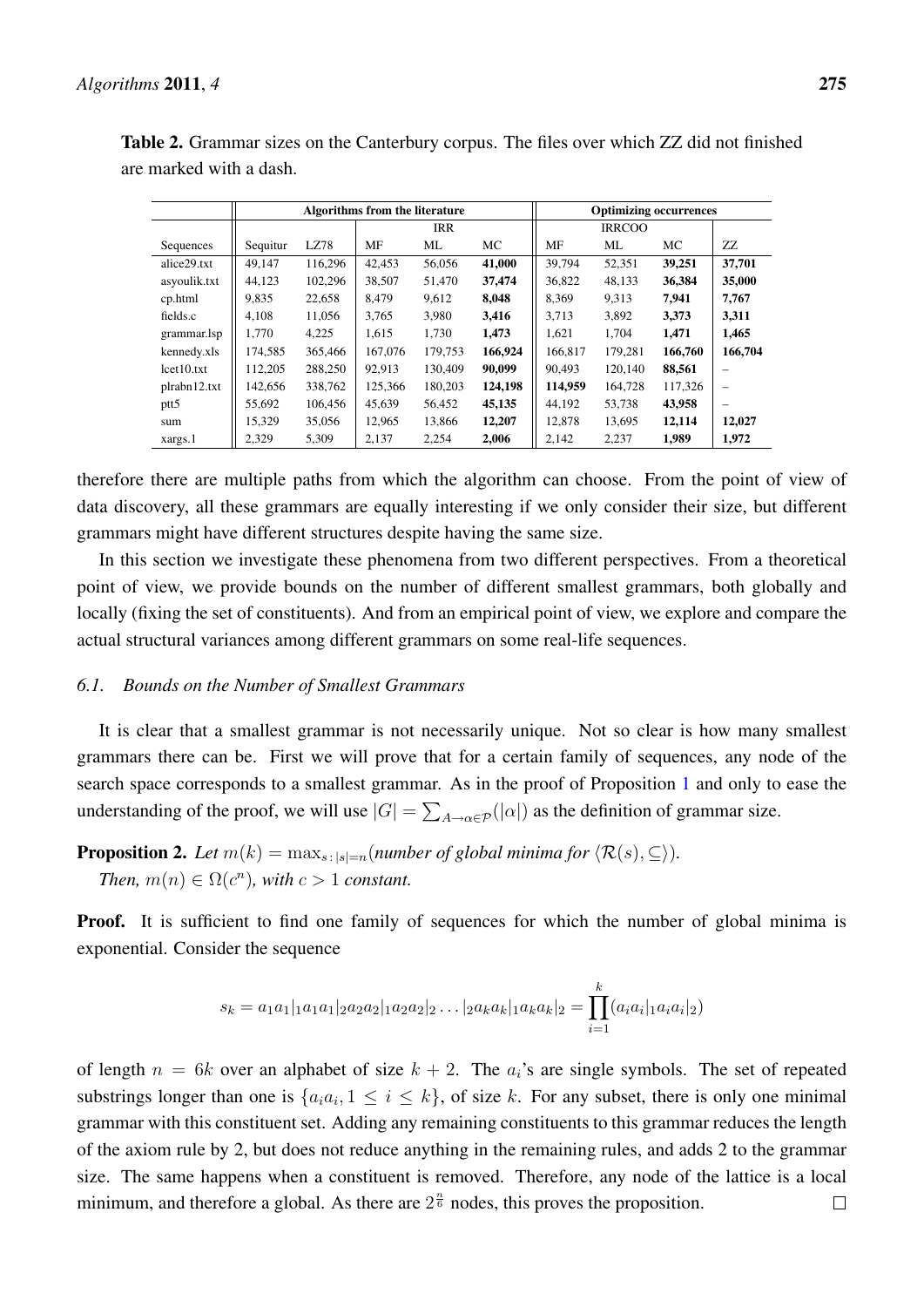Now, we will suppose that the set of constituents is fixed and consider the number of smallest grammars that can be built with this set. Given a set of constituents  $Q$  we denote with  $\mathcal{G}_Q$  the set of all the smallest grammars that can be formed with Q. Different implementations of the *mgp* algorithm may return different grammars from  $\mathcal{G}_Q$ .

As the following Proposition shows, there are cases where the number of different smallest grammars can grow exponentially for a given set of constituents.

**Proposition 3.** Let  $m(n) = \max_{s \in \Sigma^k, \ Q \subseteq repeats(s)}(|G_{Q \cup \{s\}}|).$ *Then*  $m(n) \in \Omega(c^n)$ *, with*  $c > 1$  *constant.* 

**Proof.** Let  $s_k$  be the following sequence  $(aba)^k$  and let Q be  $\{ab, ba\}$ . Then the *mgp* algorithm can parse each aba in only one of the two following ways:  $aA$  or  $Ba$ , where A and B derives ab and ba respectively. Since each occurrence of  $aba$  can be replaced by  $aA$  or  $Ba$  independently, we can see that there are  $2^k$  different ways of rewriting the body of rule  $s_k$ . Moreover, all of them have the same minimal length, so there are  $2^k$  grammars of the same (minimal) size that can be formed for  $s_k$  taking  $Q$ as its constituents.  $\Box$ 

Proposition 2 is complementary to Proposition 3. In the former, we prove that the number of global minima (and therefore, the number of grammars with the same minimal size) is exponential. To prove it, we provided a sequence with the property that any constituent set would yield a grammar with minimal size. In the latter we show that even if the set is fixed, still there can be an exponential number of smallest grammars with this constituent set. Not however that for the proof of Proposition 2 we needed an unbounded alphabet.

These two propositions suggest that it might not be possible to find one *gold* smallest grammar that could be used for structure discovery. If we consider only the size of the grammar, then all grammars in  $\mathcal{G}_Q$  are equally interesting, but different grammars might have different structures despite having the same size.

In the next section we analyze the differences among grammars of the same smallest size for a few real-life sequences. We explore their structural variances using similarity metrics and from different points of view.

## *6.2. An Empirical Analysis*

We will now introduce a way of measuring the difference between any pair of grammars taken from  $\mathcal{G}_Q$ . Our measure is based on the fact that our grammars have a single string in their language and that string has only one derivation tree. Therefore it seems natural to use a metric that is commonly used to compare parse trees, such as Unlabeled Brackets  $F_1$  [24](also see [25] for a different explanation) in order to compare different grammars (hereafter  $UF_1$ ).

Summarizing the definition, the  $UF_1$  measures the overlap of the *brackets* sets of two parse trees. Given a grammar with a single string  $s$  in its language (which is equivalent to a parse tree) the set of *brackets* for that grammar is defined as the pairs of indexes in string s for which there is a non-terminal symbol that expands to that position. For instance, the initial symbol  $S$  of a grammar expands to  $s$ , so  $(0, |s| - 1)$  belongs to the bracket set of that grammar.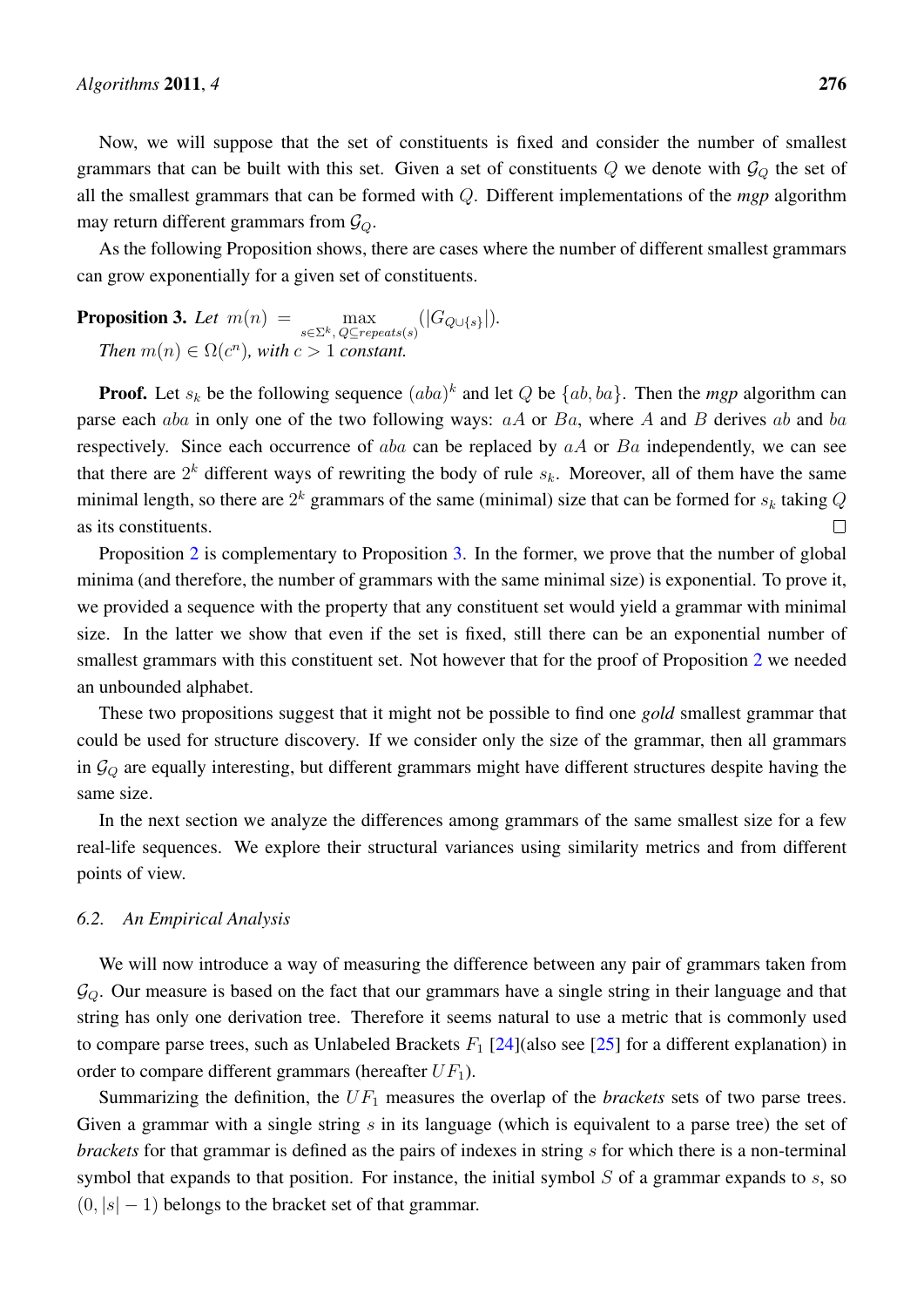Full overlap of the brackets sets  $(UF_1 = 1)$  implies that the two smallest grammars are equal, and the converse also holds: if two smallest grammars are equal then  $UF_1 = 1$ . Also, given two smallest grammars over the same fixed constituent set, the opposite may happen. Consider again the sequence  $s_k = (aba)^k$ , as defined in Proposition 3, and take  $G_1$  as the grammar that rewrites every aba as aA while grammar  $G_2$  rewrites it as  $Ba$ .  $G_1$  and  $G_2$  do not share any brackets, so  $UF_1(G_1, G_2) = 0$ .

In our experiments we will use  $UF_1$  as the way to compare structure between different smallest grammars.

Propositions 2 and 3 suggest that there are sequences for which the number of smallest grammars and the number of grammars for a given set of constituents are both exponential. Both results are based on sequences that were especially designed to show these behaviours. But it might be the case that this behaviour does not occur "naturally". In order to shed light on this topic we present four different experiments. The first is directly focused on seeing how Proposition 3 behaves in practice and consists in computing the number of grammars with smallest size that are possible to build using the set of constituents found by the ZZ algorithm. The other three experiments analyze how different all these grammars are. Firstly, we compare the structure of different grammars randomly sampled from the set of possible grammars. Then we compare structure, as in the previous experiment, but this time, the used metric discriminates by the length of the constituents. Finally, we consider in how many different ways a single position can be parsed. The first experiment provides evidence supporting the idea of Proposition 3 being the general rule more than an exceptional case. The second group of experiments suggests that there is a common structure among all possible grammars. In particular, it suggests that longer constituents are more stable than shorter ones and that, if for each position we only consider the longest bracket that englobes it, then almost all of these brackets are common between smallest grammars.

All these experiments require a mechanism to compute different grammars sharing the same set of constituents. We provide an algorithm that not only computes this but also computes the total number of grammars that are possible to define for a given set of constituents. Let s be a sequence, and let Q be a set of constituents. An *MGP-graph* is a subgraph of the *GP-graph* used in Section 4.1 for the resolution of the MGP problem. Both have the same set of nodes but they differ in the set of edges. An edge belongs to an *MGP-graph* if and only if it is used in at least one of the shortest path from node 0 to node  $n + 1$ (the end node). As a consequence, every path in an *MGP-graph* connecting the start node with the end one is in fact a shortest path in the *GP-graph*, and every path in *MGP-graph* defines a different way to write the rule for the initial non-terminal S. Similar subgraphs can be built for each of the non-terminal rules, and collectively we will refer to them as the *MGP-graphs*. Using the *MGP-graphs* it is possible to form a smallest grammar by simply choosing a smallest path for every *MGP-graph*. It only remains to explain how to compute a *MGP-graph*. We will do so by explaining the starting symbol case, for the rest of the non-terminals it follows in a similar fashion.

The algorithm traverses the *GP-graph* deleting edges and keeping those that belong to at least one shortest path. It does it in two phases. First it traverses the graph from left to right. In this phase, the algorithm assumes that the length of the smallest path from node 0 is known for every node  $j < i$ . Since all incoming edges to node i in the *GP-graph* come from previous nodes, it is possible to calculate the smallest path length from node  $0$  to node  $i$  and the algorithm only keeps those edges that are part of such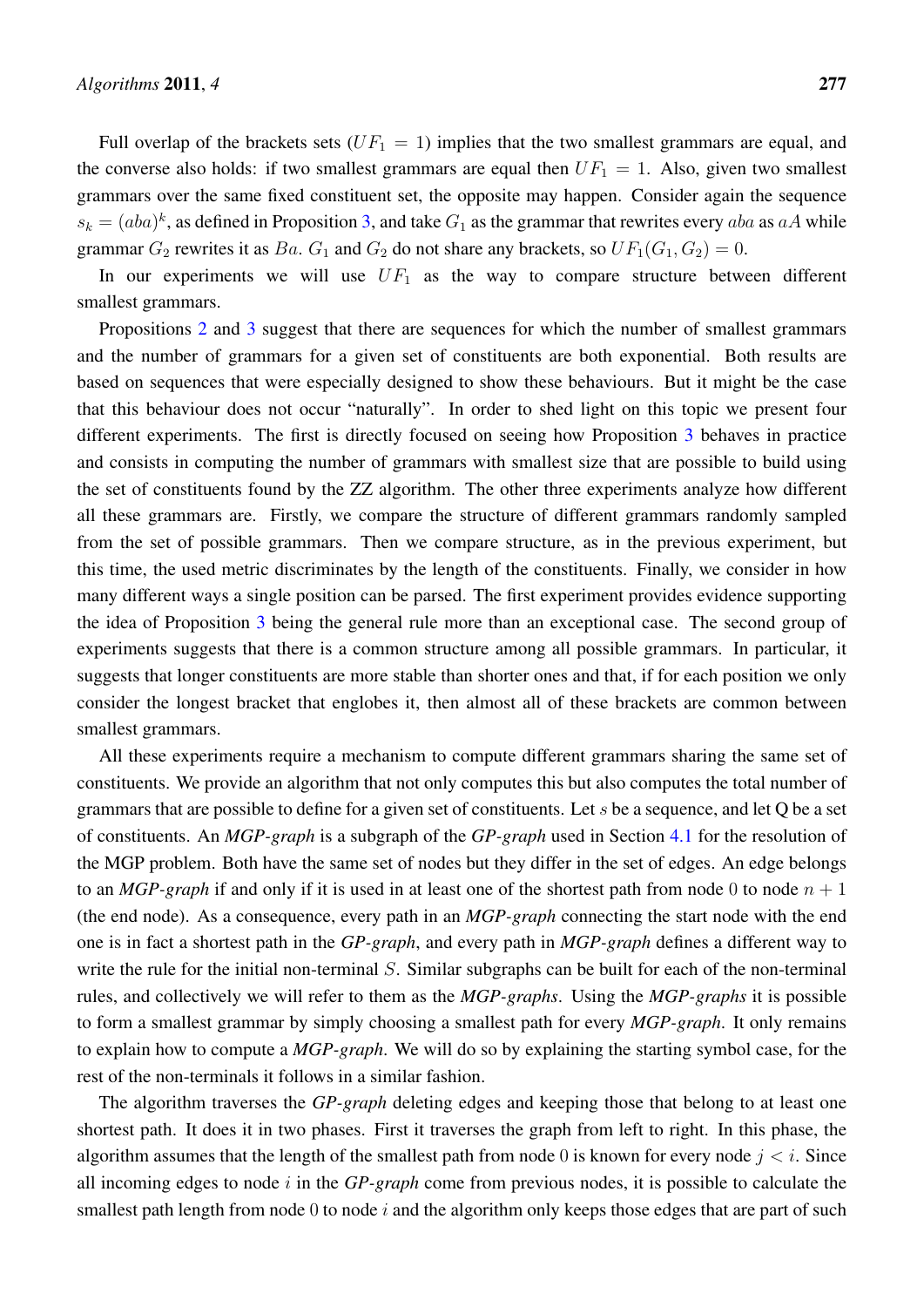paths deleting all others. The first phase produces a graph that includes paths that do not end in the final node. In order to filter out this lasts edges, the second phase of the algorithm runs a breadth-first search from the node  $n + 1$  and goes backwards removing edges that are not involved in a smallest path.

In our experiments, we use alice29.txt, asyoulik.txt, and humdyst.chr. The first two are sequences of natural language from the Canterbury corpus, while the last one is a DNA sequence from the historical corpus of DNA used for comparing DNA compressors [26]. In all cases, the set of constituents was produced by the ZZ algorithm.

## 6.2.1. Counting

Using the *MGP-graphs* it is possible to recursively calculate the number of shortest paths that exist from the start node  $n_0$  to any other node  $n_i$ . Clearly, the base case states that the number of shortest paths to  $n_0$  is equal to one. The recursive case states that the number of shortest paths to a node  $n_{i+1}$  is equal to the sum of the number of shortest paths of nodes  $n_j$ ,  $j \leq i$ , that have an edge arriving to node  $n_{i+1}$ .

Table 3 shows the number of different grammars that exist for our sequences. The experiments provide evidence that the number of small grammars is huge and that it might not even be tractable by a computer. These huge number of grammars pose an important question: How similar are these grammars?

| <b>Table 3.</b> Sequence length, grammar size, number of constituents, and number of grammars |  |  |  |
|-----------------------------------------------------------------------------------------------|--|--|--|
| for different sequences.                                                                      |  |  |  |
|                                                                                               |  |  |  |

| <b>Sequence</b>        | humdyst.chr.seq asyoulik.txt alice29.txt |                     |                     |
|------------------------|------------------------------------------|---------------------|---------------------|
| Sequence length        | 38,770                                   | 125,179             | 152,089             |
| Grammar size           | 10,035                                   | 35,000              | 37,701              |
| Number of constituents | 576                                      | 2391                | 2749                |
| Number of grammars     | $2 \times 10^{497}$                      | $7 \times 10^{968}$ | $8 \times 10^{936}$ |

# 6.2.2.  $UF_1$  with Random Grammars

To answer this question, we sample elements from  $\mathcal{G}_Q$  and compare them using  $UF_1$  as was described at the beginning of Section 6.2. We compare pairs of grammars, and we estimate and report average similarity between elements in  $\mathcal{G}_Q$  in Table 4.

In order to sample from  $\mathcal{G}_Q$  uniformly, we need to be able to sample each rule body, which means that we need to be able to sample complete paths (from start to end) in each *MGP-graph*. Using the previous algorithm for the number of smallest paths we can extend it to an algorithm that samples with uniform probability: starting at the end node, the algorithm can work its way back to the start node by repeatedly choosing one of the incoming edges with a probability proportional to the amount of smallest paths that go through that edge. The chosen edge labels form a rule body uniformly sampled among all possible ones.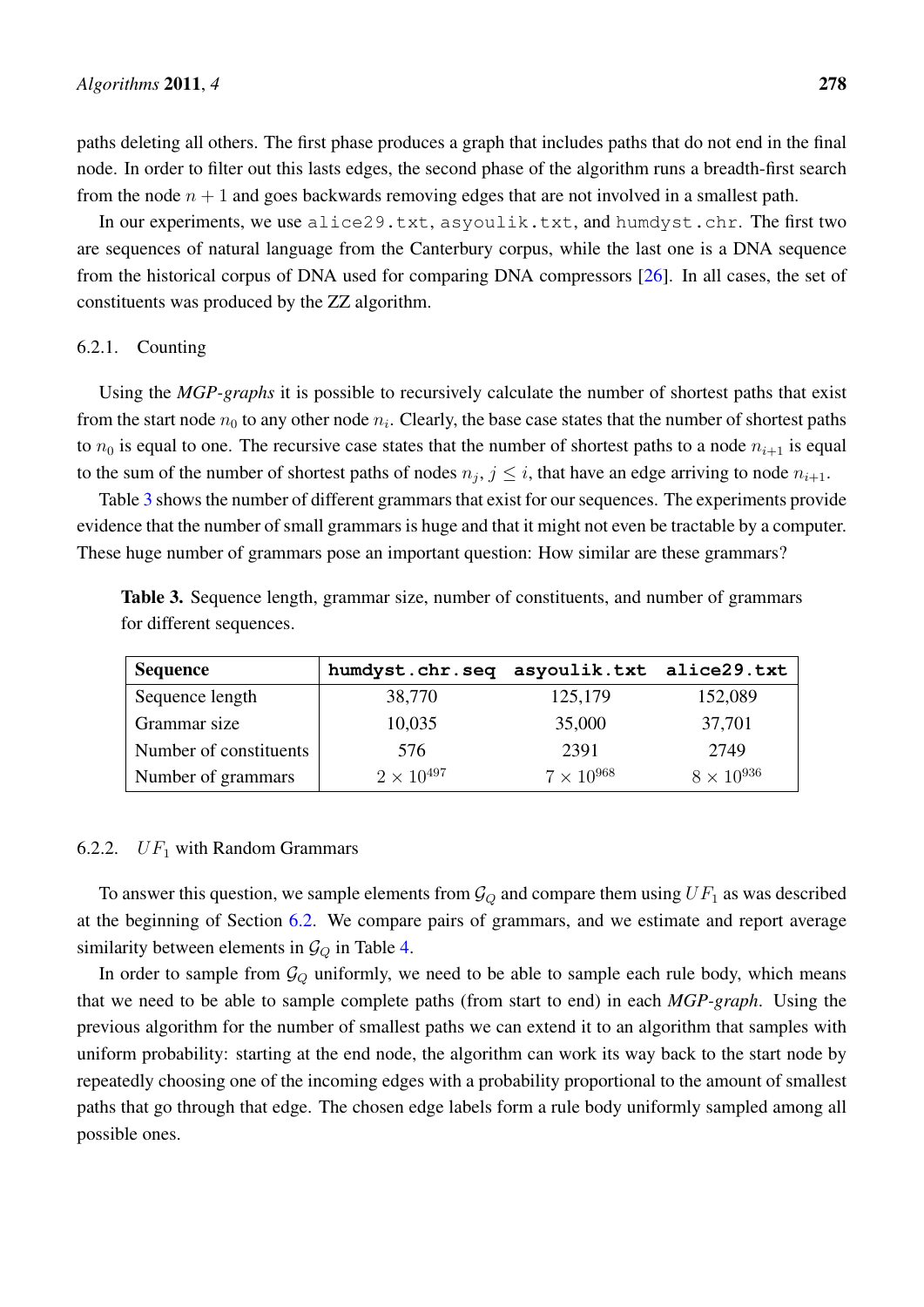| <b>Sequence</b>           | humdyst.chr.seq asyoulik.txt alice29.txt |          |          |
|---------------------------|------------------------------------------|----------|----------|
| $UF_1$ mean               | 66.02\%                                  | 81.48%   | 77.81\%  |
| $UF_1$ standard deviation | $1.19\%$                                 | $1.32\%$ | $1.52\%$ |
| Smallest $UF_1$           | 62.26%                                   | 77.94%   | 73.44%   |
| Largest $UF_1$            | 70.64%                                   | 85.64%   | 83.44%   |

**Table 4.** Different figures for a sample of 1000 grammars uniformly taken from  $\mathcal{G}_Q$ .

# 6.2.3. Accounting for Constituent Sizes:  $UF_{1,k}$

Our second experiment aims to discover the class of brackets that make the main difference. Note that the standard  $UF_1$  measure gives the same weight to a bracket of size 2 than to longer brackets. The following experiment is quite similar to the previous one, but in order to evaluate the impact of smaller brackets in the score we introduce a new custom metric:  $UF_{1,k}$ , which is the same that  $UF_1$ but the brackets whose length are equal or smaller than a given size  $k$  are ignored in the calculation. So when  $k = 1$ ,  $UF_{1,k}$  is equal to  $UF_1$ , but for larger values of k more and more brackets are ignored in the calculation. Table  $5$  reports the results for different values of  $k$ . For each sequence, the table contains two columns: one for  $UF_{1,k}$  and one for the percentage of the total brackets that were included in the calculation.

As it can be seen, the F-measure increases along  $k$ . This indicates that bigger brackets are found in most grammars of  $\mathcal{G}_Q$ , but it also shows that smaller brackets are much more numerous.

**Table 5.**  $UF_{1,k}$  for different values of k each from a sample of 100 grammars uniformly taken from  $\mathcal{G}_Q$ .

| $\bf k$        |            | asyoulik.txt.ij |            | alice29.txt.ij  | humdyst.chr.seq.ij |                 |  |
|----------------|------------|-----------------|------------|-----------------|--------------------|-----------------|--|
|                | $UF_{1,k}$ | <b>Brackets</b> | $UF_{1,k}$ | <b>Brackets</b> | $UF_{1,k}$         | <b>Brackets</b> |  |
| 1              | 81.50%     | 100.00%         | 77.97%     | 100.00%         | 67.32%             | 100.00%         |  |
| 2              | 88.26%     | 50.86%          | 83.70%     | 53.14%          | 71.11\%            | 45.99%          |  |
| 3              | 92.49%     | 29.57%          | 87.94%     | 32.42%          | 75.93%             | 37.54%          |  |
| $\overline{4}$ | 95.21%     | 19.85%          | 89.60%     | $22.01\%$       | 82.17%             | 15.69%          |  |
| 5              | 96.35%     | 11.78%          | 88.88%     | 14.36%          | 88.51%             | 3.96%           |  |
| 6              | 97.18%     | 8.23%           | 89.45%     | $9.66\%$        | 95.46%             | 1.24%           |  |
| 7              | 97.84%     | 5.72%           | 91.50%     | $6.44\%$        | 98.38%             | 0.44%           |  |
| 8              | 97.82%     | 3.83%           | 92.78%     | 4.30%           | 99.87%             | 0.19%           |  |
| 9              | 98.12%     | 2.76%           | 92.37%     | 2.95%           | 100.00%            | 0.06%           |  |
| 10             | 98.35%     | 1.88%           | 91.87%     | 2.10%           | 100.00%            | 0.04%           |  |

## 6.2.4. Conserved Parsing among Minimal Grammar Parsings

In the previous section we analyzed how different the grammars are considering different sizes of brackets. Here, we consider the differences between the grammars on single positions. The objective of this experiment is to measure the amount of different ways in which a single position of the original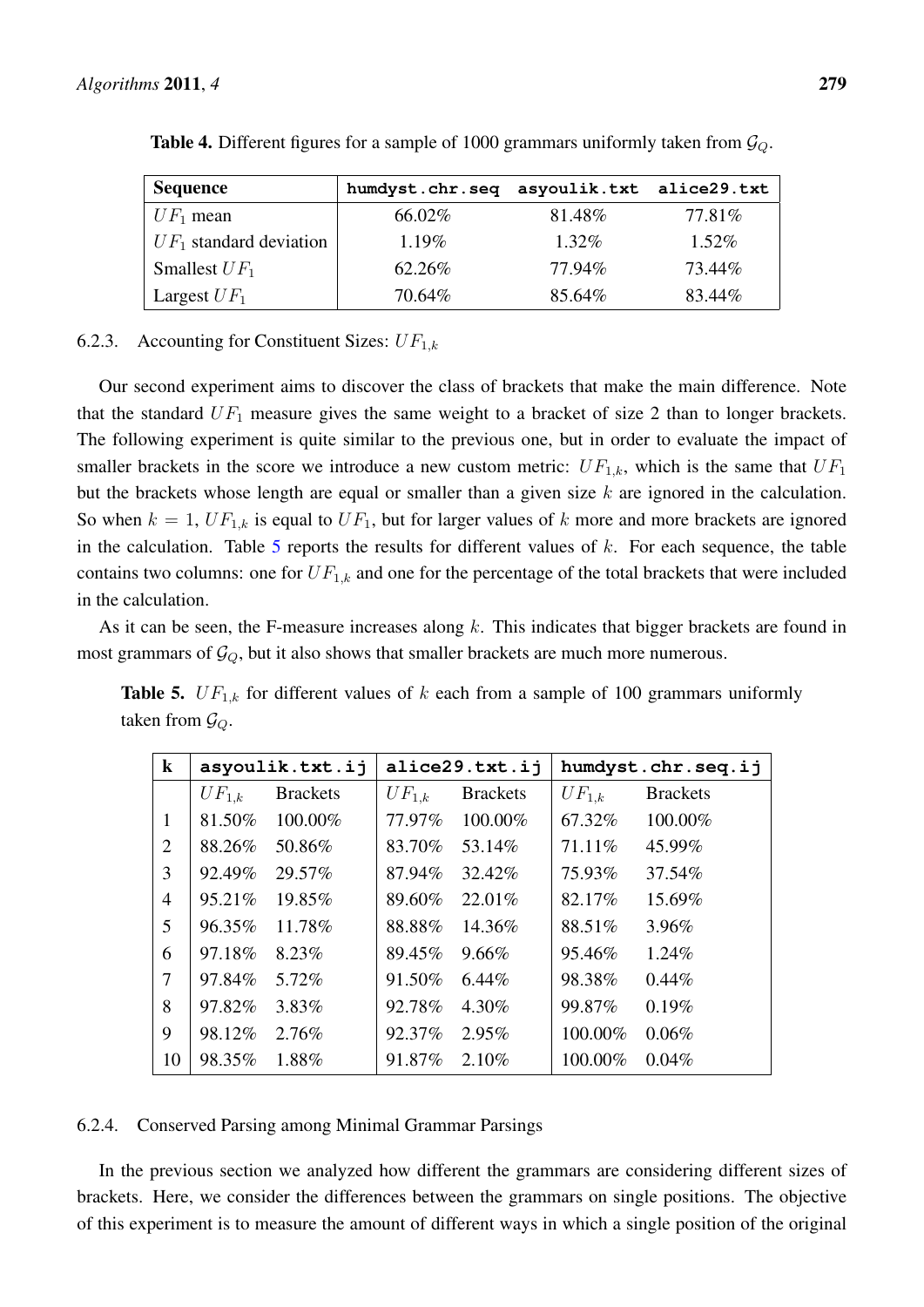sequence s can be parsed by a minimal grammar. For this we will consider the partial parse tree where only the first level is retained. Doing this for each minimal grammar, we compute for each position the number of different subtrees it belongs to. This is equivalent to the number of edges that cover that position on the *MGP-graph* of s. If the number for one position is one for instance, this means that in all minimal grammars the same occurrence of the same non-terminal expands on this position.

Figure 3. The X axis are the number of different symbols that expand to one position, the Y axis the number of positions that have this number of expansions. Note that Y is in logarithmic scale.



On alice29.txt,  $89\%$  of the positions are parsed exactly the same way. A histogram for all values of different parses can be seen in Figure 3. Note that the y-axis is in logarithmic scale and that the number of positions reduce drastically if the number of parses is increased: only  $10\%$  of positions are parsed in two different ways,  $1\%$  in three and all others in less than 0.2%.

There were two regions that presented peaks on the number of different symbols. Both correspond to parts in the text with long runs of the same character (white spaces): at the beginning, and in the middle during a poetry.

While this experiment is only restricted to the first level of the parse tree, it seems to indicate that the huge number of different minimal parses is due to a small number of positions where different parses have the same size. Most of the positions however are always parsed the same way.

## *6.3. Some Remarks*

Summarising this section, we have the following theoretical results: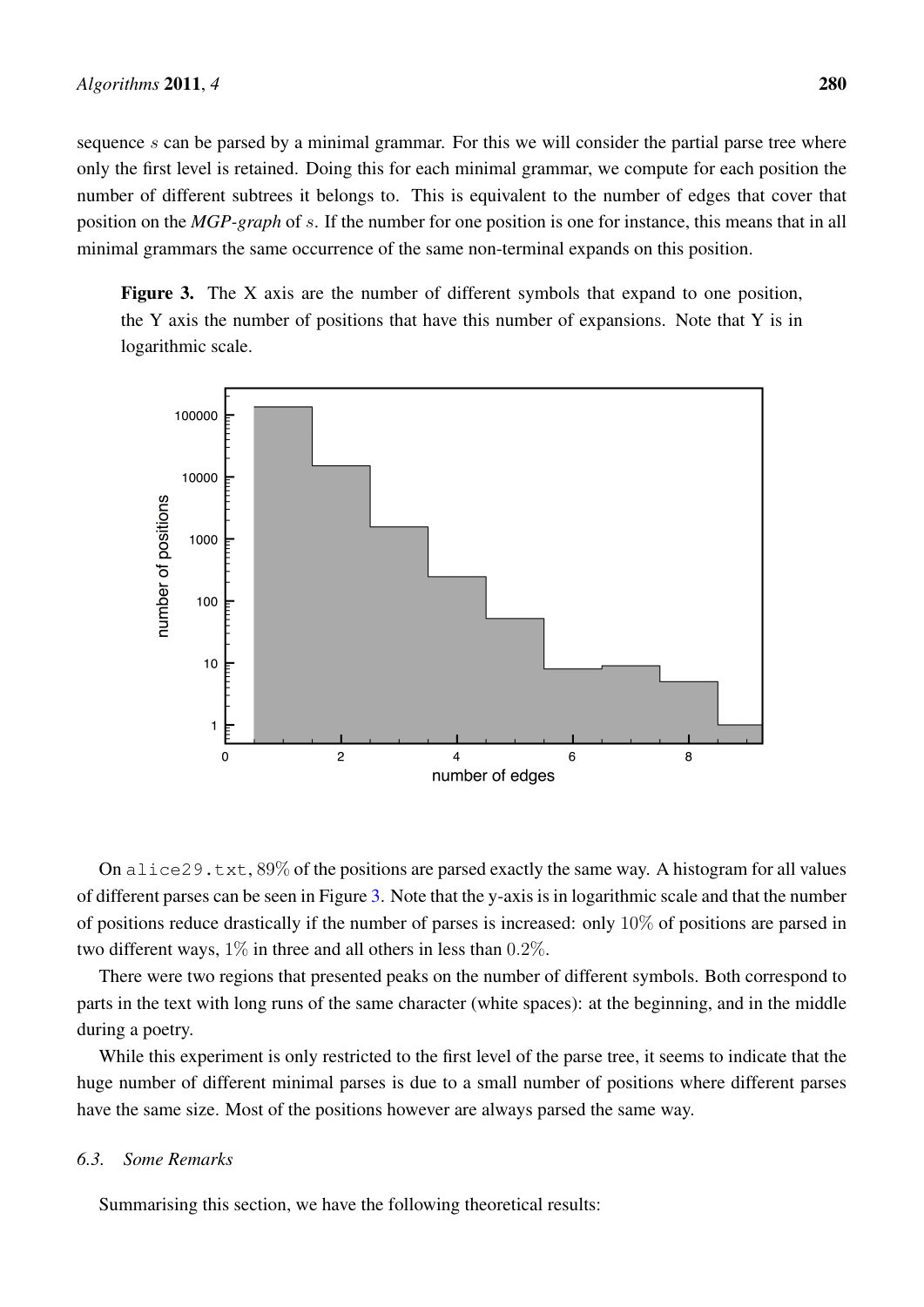- There can be an exponential amount of sets of constituents such that all of them produce smallest grammars (Proposition 2).
- There might be two smallest grammars not sharing a single constituent other than  $s$  (from the proof of Proposition 2).
- There can be an exponential amount of smallest grammars even if the set of constituents is fixed (Proposition 3).
- Two smallest grammars with the same set of constituents might not share a single bracket other than the one for  $s$  (from the proof of Proposition 3).

Thus, from a theoretical point of view, there may exist structures completely incompatible between them, and nevertheless equally interesting according to the minimal size criteria. Given these results, it may be naive to expect a single, correct, hierarchical structure to emerge from approximations of a smallest grammar.

Accordingly, our experiments showed that the number of different smallest grammars grow well beyond an explicitly tractable amount.

Yet, the  $UF_1$  experiment suggested the existence of a common structure shared by the minimal grammars while the  $UF_{1,k}$  experiment showed that this conservation involves more longer constituents than the smaller ones. The last experiment seems to indicate something similar, but concerning conservation of first-level brackets (which may not be the same as the longest brackets). One interpretation of these experiments is that, in practice, the observed number of different grammars is maybe due to the combination of all the possible parses by less significant non-terminals, while a common informative structure is conserved among the grammars. In that case, identifying the relevant structure of the sequence would require to be able to distinguish significant non-terminals, for instance by statistical tests. Meaningless constituents could also be discarded by modifying the choice function according to available background knowledge or by shifting from a pure Occam's razor point of view to a more Minimum Description Length oriented objective, which would prevent to introduce non informative non-terminals in the grammars.

# 7. Conclusions and Future Work

In this paper, we analyzed a new approach to the Smallest Grammar Problem, which consisted in optimizing separately the choice of words that are going to be constituents, and the choice of which occurrences of these constituents will be rewritten by non-terminals. Given a choice of constituents, we resolve the optimal choice of constituents with the polynomial-time algorithm *mgp*. We improve classical offline algorithms by optimizing at each step the choice of the occurrences. This permits to overcome a restriction of these classical algorithms which does not permit them to find smallest grammars.

The separation allows to define the search space as a lattice over sets of repeats where each node has an associated score corresponding to the size of the MGP of this node. We propose then a new algorithm that finds a local minimum. It explores this search space by adding, but also removing, repeats to the current set of words. Our experiments show that both approaches outperform state-of-the-art algorithms.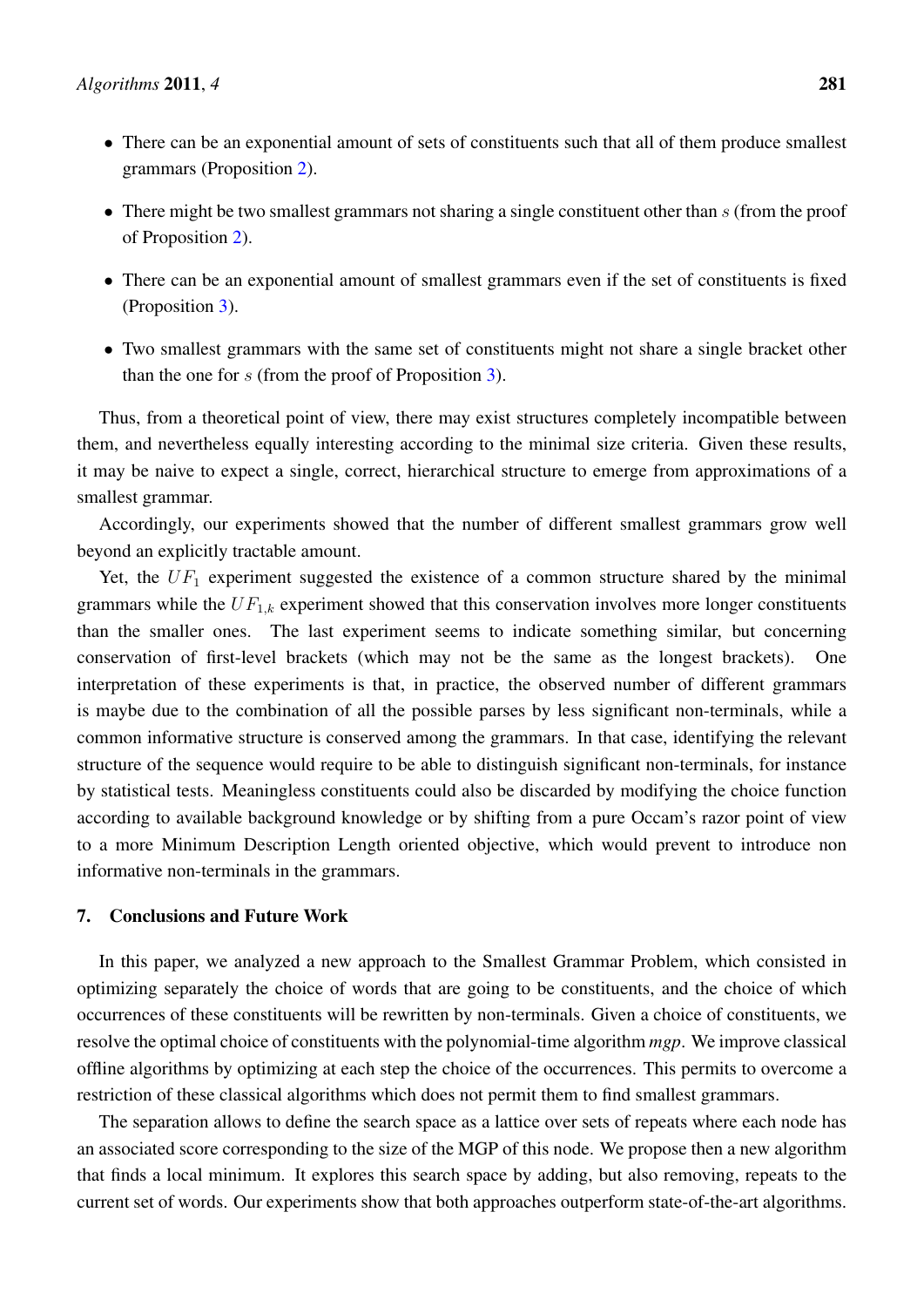We then analyzed more closely how this approach can be used for structure discovery, a main application of the smallest grammar problem. While in applications of data compression and Kolmogorov complexity, we look for the size of a smallest grammar, in structure discovery the structure itself given by the grammar is the goal. We used our formalization of the smallest grammar problem to analyze the number of possible smallest grammars (globally and given a fixed set of constituents). We proved that there may be an exponential number of grammars with the same minimal size, and analyzed *how* different they are. Because finding the smallest grammar is intractable, we contented ourself here to study the differences between smallest grammars given the best set of constituents our algorithms were able to find. While in theory there may exist several incompatible smallest grammars, our experiments seem to confirm that, in practical cases, there is an overall stability of the different parses. We think that these results can give both some warnings and clues on how to use the result of an approximation to the smallest grammar problem for structure discovery.

The optimization of the choice of occurrences opens new perspectives when searching for the smallest grammars, especially for the inference of the structure of sequences. In future work, we want to study how this scheme actually helps to find better structure on real applications. Our efficiency concerns in this paper were oriented toward not being exponential. In future work we plan to investigate more efficient algorithms and study the compromise between execution time and final grammar size.

#### Acknowledgements

The work described in this paper was partially supported by the Program of International Scientific Cooperation MINCyT - INRIA CNRS.

# References

- 1. Charikar, M.; Lehman, E.; Liu, D.; Panigrahy, R.; Prabhakaran, M.; Sahai, A.; Shelat, A. The smallest grammar problem. *IEEE Trans. Inf. Theory* 2005, *51*, 2554–2576.
- 2. Rytter, W. Application of Lempel-Ziv factorization to the approximation of grammar-based compression. *Theor. Comput. Sci.* 2003, *302*, 211–222.
- 3. Kieffer, J.; Yang, E.H. Grammar-based codes: a new class of universal lossless source codes. *IEEE Trans. Inf. Theory* 2000, *46*, 737–754.
- 4. Ziv, J.; Lempel, A. Compression of Individual Sequences via Variable-Rate Coding. *IEEE Trans. Inf. Theory* 1978, *24*, 530–536.
- 5. Ziv, J.; Lempel, A. A Universal Algorithm for Sequential Data Compression. *IEEE Trans. Inf. Theory* 1977, *23*, 337–343.
- 6. Nevill-Manning, C.G. Inferring Sequential Structure. Ph.D. Thesis, University of Waikato, Hamilton, New Zealand, 1996.
- 7. Wolff, J. An algorithm for the segmentation of an artificial language analogue. *Br. J. Psychol.* 1975, *66*, 79–90.
- 8. Bentley, J.; McIlroy, D. Data compression using long common strings. In *Proceeding of Data Compression Conference*; IEEE: New York, NY, USA, 1999; pp. 287–295.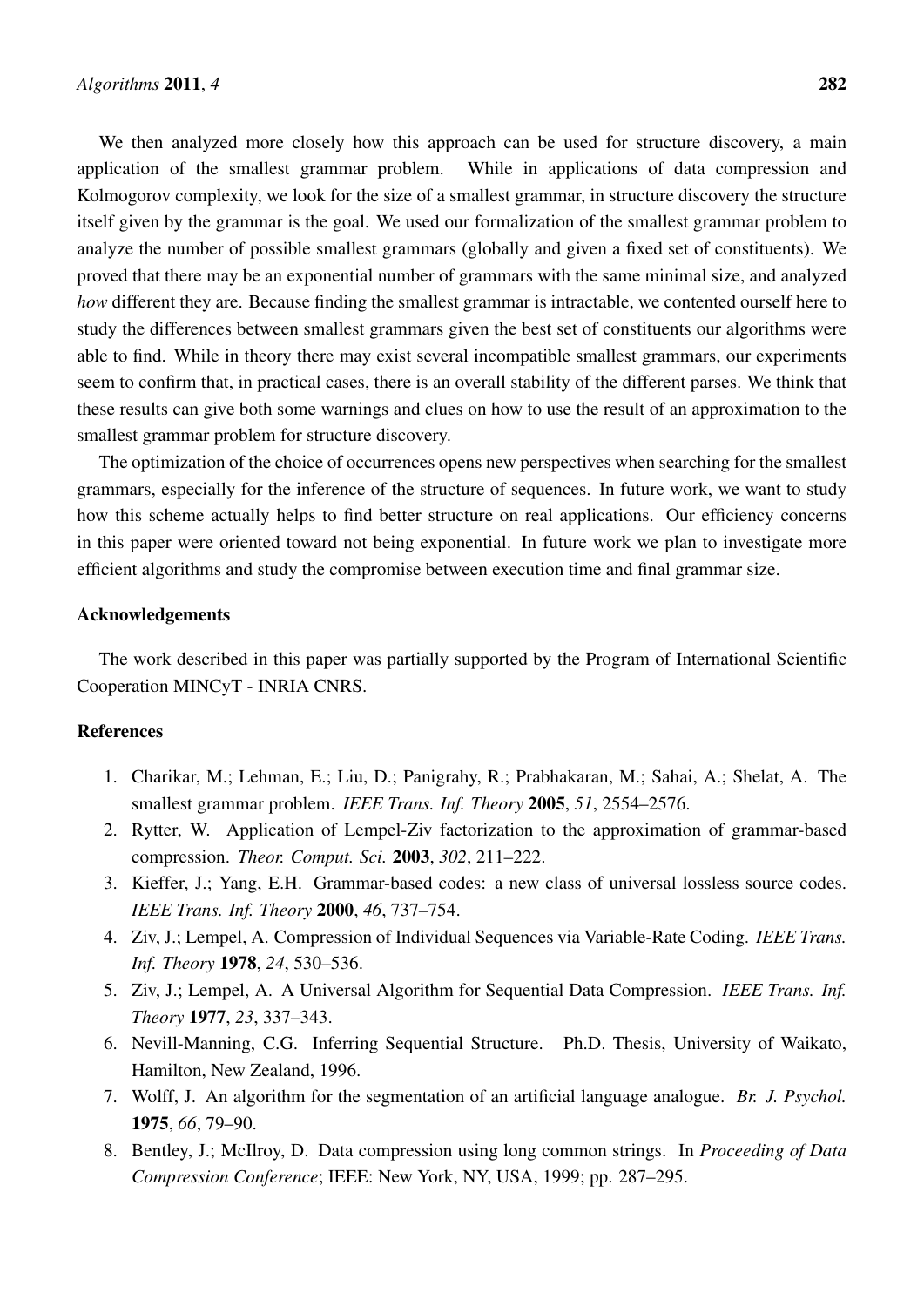- 9. Nevill-Manning, C.; Witten, I. On-line and off-line heuristics for inferring hierarchies of repetitions in sequences. In *Proceeding of Data Compression Conference*; IEEE: New York, NY, USA, 2000; pp. 1745–1755.
- 10. Apostolico, A.; Lonardi, S. Off-line compression by greedy textual substitution. *Proc. IEEE* 2000, *88*, 1733–1744.
- 11. Larsson, N.; Moffat, A. Off-line dictionary-based compression. *Proc. IEEE* 2000, *88*, 1722–1732.
- 12. Nakamura, R.; Inenaga, S.; Bannai, H.; Funamoto, T.; Takeda, M.; Shinohara, A. Linear-Time Text Compression by Longest-First Substitution. *Algorithms* 2009, *2*, 1429–1448.
- 13. Lanctot, J.K.; Li, M.; Yang, E.H. Estimating DNA sequence entropy. In *ACM-SIAM Symposium on Discrete Algorithms*; Society for Industrial and Applied Mathematics: Philadelphia, PA, USA, 2000; pp. 409–418.
- 14. Evans, S.C.; Kourtidis, A.; Markham, T.; Miller, J. MicroRNA Target Detection and Analysis for Genes Related to Breast Cancer Using MDLcompress. *EURASIP J. Bioinf. Sys. Biol.* 2007, *2007*, 1–16.
- 15. Nevill-Manning, C.G.; Witten, I.H. Identifying Hierarchical Structure in Sequences: A linear-time algorithm. *J. Artif. Intell. Res.* 1997, *7*, 67–82.
- 16. Marcken, C.D. Unsupervised language acquisition. Ph.D. Thesis, Massachusetts Institute of Technology, Cambridge, MA, USA, 1996.
- 17. Sakakibara, Y. Efficient Learning of Context-Free Grammars from Positive Structural Examples. *Inf. Comput.* 1992, *97*, 23–60.
- 18. Carrascosa, R.; Coste, F.; Gallé, M.; Infante-Lopez, G. Choosing Word Occurrences for the Smallest Grammar Problem. LATA: Trier, Germany, May 24–28; 2010.
- 19. Karpinski, M.; Rytter, W.; Shinohara, A. An efficient pattern-matching algorithm for strings with short descriptions. *Nord. J. Comput.* 1997, *4*, 172–186.
- 20. Gusfield, D. *Algorithms on Strings, Trees, and Sequences—Computer Science and Computational Biology*; Cambridge University Press: Cambridge, UK, 1997.
- 21. Sakamoto, H.; Maruyama, S.; Kida, T.; Shimozono, S. A Space-Saving Approximation Algorithm for Grammar-Based Compression. *IEICE Trans.* 2009, *92-D*, 158–165.
- 22. Schuegraf, E.J.; Heaps, H.S. A comparison of algorithms for data base compression by use of fragments as language elements. *Inf. Storage Retr.* 1974, *10*, 309–319.
- 23. Arnold, R.; Bell, T. A Corpus for the Evaluation of Lossless Compression Algorithms. In *Proceeding of Data Compression Conference*; IEEE: Washington, DC, USA, 1997; p. 201.
- 24. Abney, S.; Flickenger, S.; Gdaniec, C.; Grishman, C.; Harrison, P.; Hindle, D.; Ingria, R.; Jelinek, F.; Klavans, J.; Liberman, M.; Marcus, M.; Roukos, S.; Santorini, B.; Strzalkowski, T. Procedure for quantitatively comparing the syntactic coverage of English grammars. In *Proceedings of the Workshop on Speech and Natural Language*; Black, E., Ed.; Association for Computational Linguistics: Stroudsburg, PA, USA, 1991; pp. 306–311.
- 25. Klein, D. The Unsupervised Learning of Natural Language Structure. Ph.D. Thesis, University of Stanford, Stanford, CA, USA, 2005.